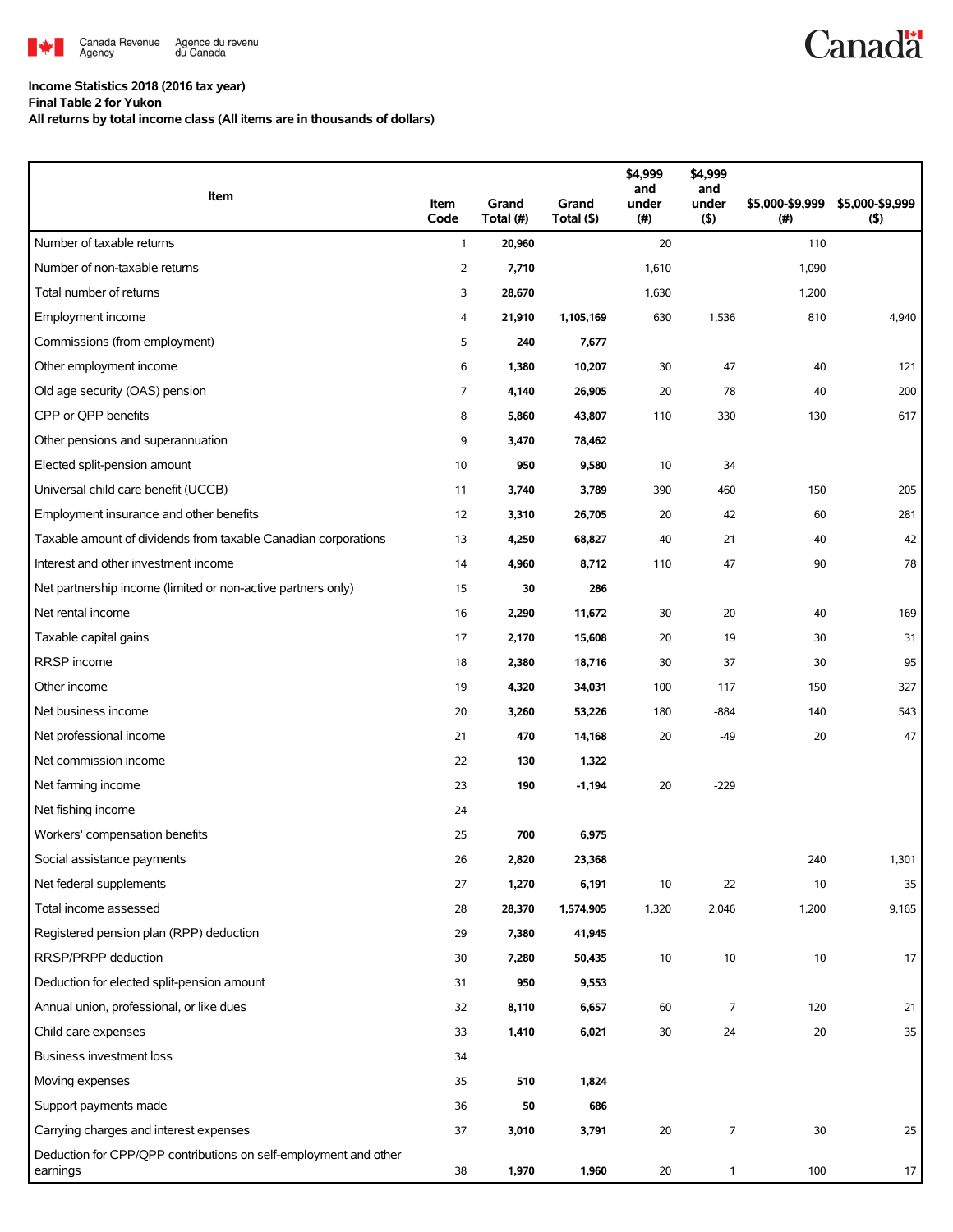

## **Income Statistics 2018 (2016 tax year)**

**Final Table 2 for Yukon**

**All returns by total income class (All items are in thousands of dollars)**

| Item                                                                                          | Item<br>Code | Grand<br>Total (#) | Grand<br>Total (\$) | \$4,999<br>and<br>under<br>(# ) | \$4,999<br>and<br>under<br>(5) | \$5,000-\$9,999<br>(# ) | \$5,000-\$9,999<br>(5) |
|-----------------------------------------------------------------------------------------------|--------------|--------------------|---------------------|---------------------------------|--------------------------------|-------------------------|------------------------|
| Deduction for provincial parental insurance plan (PPIP) premiums<br>on self-employment income | 39           |                    |                     |                                 |                                |                         |                        |
| Exploration and development expenses                                                          | 40           | 60                 | 271                 |                                 |                                |                         |                        |
| Other employment expenses                                                                     | 41           | 560                | 2,330               |                                 |                                |                         |                        |
| Clergy residence deduction                                                                    | 42           | 30                 | 456                 |                                 |                                |                         |                        |
| Other deductions                                                                              | 43           | 830                | 2,144               | 10                              | 7                              | 20                      | 10                     |
| Total deductions before adjustments                                                           | 44           | 17,100             | 128,138             | 150                             | 61                             | 310                     | 161                    |
| Social benefits repayment                                                                     | 45           | 690                | 1,821               |                                 |                                |                         |                        |
| Net income                                                                                    | 46           | 28,280             | 1,445,929           | 1,240                           | 2,953                          | 1,200                   | 9,004                  |
| Canadian Forces personnel and police deduction                                                | 47           |                    |                     |                                 |                                |                         |                        |
| Security options deductions                                                                   | 48           | 20                 | 322                 |                                 |                                |                         |                        |
| Other payments deduction                                                                      | 49           | 4,080              | 36,534              |                                 |                                | 260                     | 1,365                  |
| Non-capital losses of other years                                                             | 50           | 60                 | 446                 |                                 |                                |                         |                        |
| Net capital losses of other years                                                             | 51           | 350                | 988                 |                                 |                                |                         |                        |
| Capital gains deduction                                                                       | 52           | 40                 | 2,920               |                                 |                                |                         |                        |
| Northern residents deductions                                                                 | 53           | 19,310             | 118,412             | 130                             | 64                             | 210                     | 302                    |
| Additional deductions                                                                         | 54           | 140                | 447                 |                                 |                                |                         |                        |
| Farming/fishing losses of prior years                                                         | 55           |                    |                     |                                 |                                |                         |                        |
| Total deductions from net income                                                              | 56           | 21,790             | 160,120             | 260                             | 481                            | 440                     | 1,683                  |
| Taxable income assessed                                                                       | 57           | 27,700             | 1,286,204           | 1,160                           | 2,500                          | 1,110                   | 7,331                  |
| Basic personal amount                                                                         | 58           | 28,670             | 328,259             | 1,620                           | 18,433                         | 1,200                   | 13,638                 |
| Age amount                                                                                    | 59           | 4,080              | 24,410              | 50                              | 366                            | 60                      | 391                    |
| Spouse or common-law partner amount                                                           | 60           | 1,330              | 10,324              |                                 |                                | 40                      | 319                    |
| Amount for an eligible dependant                                                              | 61           | 1,360              | 14,626              | 40                              | 419                            | 40                      | 480                    |
| Family caregiver amount for children under 18 years of age                                    | 62           | 110                | 244                 |                                 |                                |                         |                        |
| Amount for infirm dependants age 18 or older                                                  | 63           |                    |                     |                                 |                                |                         |                        |
| CPP or QPP contributions through employment                                                   | 64           | 20,630             | 36,671              | 390                             | 61                             | 650                     | 154                    |
| CPP or QPP contributions on self-employment and other earnings                                | 65           | 1,970              | 1,960               | 20                              | 1                              | 100                     | 17                     |
| Employment insurance premiums                                                                 | 66           | 19,930             | 13,551              | 350                             | 31                             | 710                     | 91                     |
| PPIP premiums paid                                                                            | 67           |                    |                     |                                 |                                |                         |                        |
| PPIP premiums payable on employment income                                                    | 68           |                    |                     |                                 |                                |                         |                        |
| PPIP premiums payable on self-employment income                                               | 69           |                    |                     |                                 |                                |                         |                        |
| Volunteer firefighters' amount/search and rescue volunteers' amount                           | 70           | 170                | 513                 |                                 |                                |                         |                        |
| Canada employment amount                                                                      | 71           | 22,330             | 25,397              | 660                             | 655                            | 830                     | 934                    |
| Public transit amount                                                                         | 72           | 510                | 167                 |                                 |                                | 30                      | 8                      |
| Children's arts amount                                                                        | 73           | 630                | 199                 |                                 |                                |                         |                        |
| Home accessibility expenses                                                                   | 74           | 10                 | 62                  |                                 |                                |                         |                        |
| Home buyers' amount                                                                           | 75           | 270                | 1,200               |                                 |                                |                         |                        |
| Pension income amount                                                                         | 76           | 4,050              | 7,789               | 30                              | 41                             | 30                      | 41                     |

**Canadä**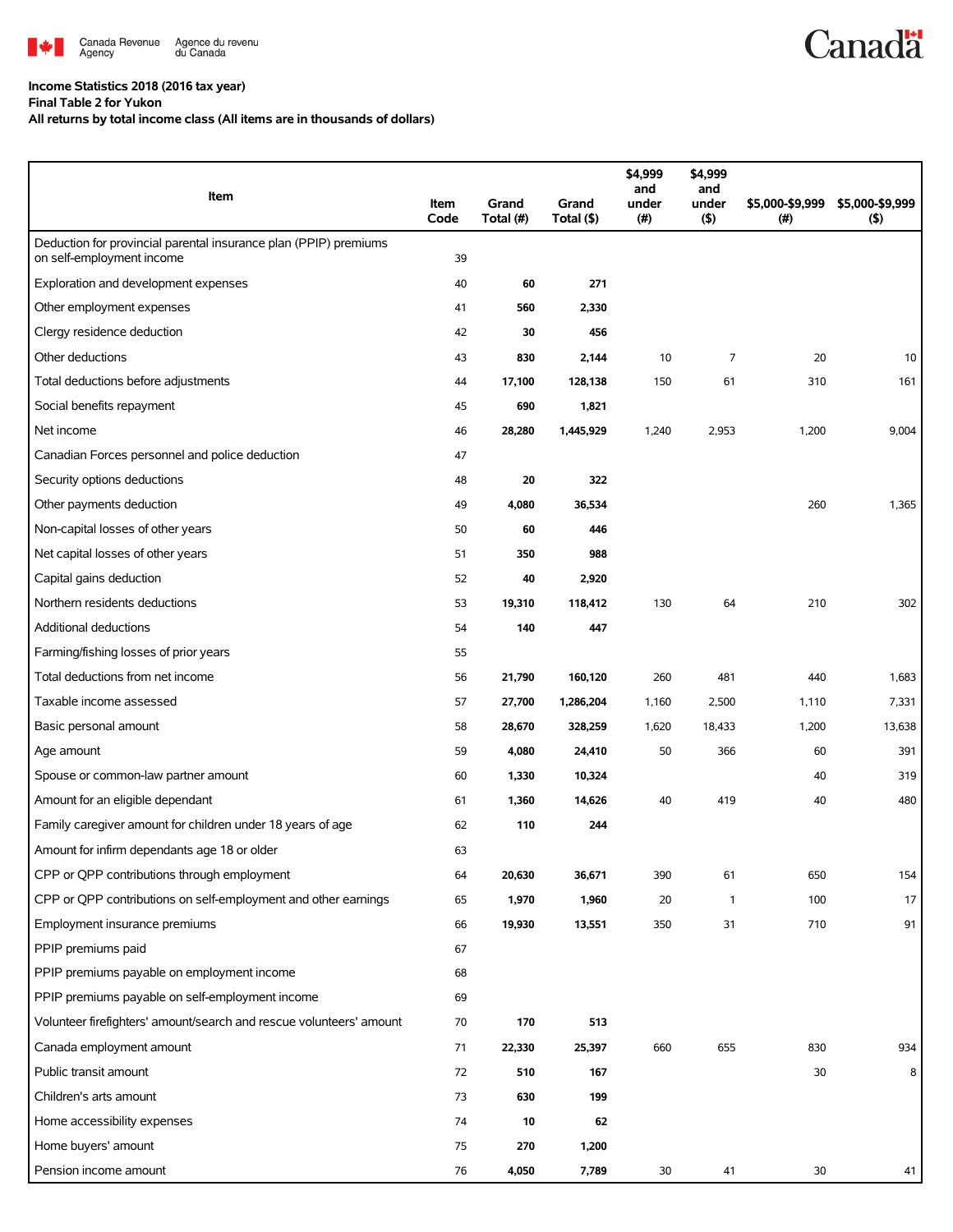

## **Income Statistics 2018 (2016 tax year)**

**Final Table 2 for Yukon**

**All returns by total income class (All items are in thousands of dollars)**

|                                                                   |              |                    |                     | \$4,999<br>and | \$4,999<br>and |                         |                        |
|-------------------------------------------------------------------|--------------|--------------------|---------------------|----------------|----------------|-------------------------|------------------------|
| Item                                                              | Item<br>Code | Grand<br>Total (#) | Grand<br>Total (\$) | under<br>(#)   | under<br>(5)   | \$5,000-\$9,999<br>(# ) | \$5,000-\$9,999<br>(5) |
| Caregiver amount                                                  | 77           | 80                 | 494                 |                |                |                         |                        |
| Disability amount                                                 | 78           | 550                | 4,412               | 20             | 206            | 30                      | 200                    |
| Disability amount transferred from a dependant                    | 79           | 160                | 1,870               |                |                |                         |                        |
| Interest paid on student loans                                    | 80           | 550                | 372                 |                |                |                         |                        |
| Tuition, education, and textbook amounts                          | 81           | 2,200              | 12,833              |                |                |                         |                        |
| Tuition, education, and textbook amounts transferred from a child | 82           | 350                | 1,709               |                |                |                         |                        |
| Amounts transferred from spouse or common-law partner             | 83           | 680                | 3,448               | 30             | 179            |                         |                        |
| Medical expenses                                                  | 84           | 2,120              | 5,327               | 70             | 62             | 60                      | 36                     |
| Total tax credits on personal amounts                             | 85           | 28,670             | 74,382              | 1,630          | 3,120          | 1,200                   | 2,457                  |
| Allowable charitable donations and government gifts               | 86           | 4,820              | 7,114               |                |                |                         |                        |
| Eligible cultural and ecological gifts                            | 87           |                    |                     |                |                |                         |                        |
| Total tax credit on donations and gifts                           | 88           | 4,810              | 1,979               |                |                |                         |                        |
| Total federal non-refundable tax credits                          | 89           | 28,670             | 76,362              | 1,630          | 3,120          | 1,200                   | 2,459                  |
| Federal dividend tax credit                                       | 90           | 3,960              | 8,206               |                |                |                         |                        |
| Minimum tax carryover                                             | 91           | 30                 | 116                 |                |                |                         |                        |
| Basic federal tax                                                 | 92           | 20,460             | 148,849             |                |                |                         |                        |
| Federal foreign tax credit                                        | 93           | 1,180              | 772                 |                |                |                         |                        |
| Federal political contribution tax credit                         | 94           | 370                | 72                  |                |                |                         |                        |
| Investment tax credit                                             | 95           | 20                 | 39                  |                |                |                         |                        |
| Labour-sponsored funds tax credit (federally registered)          | 96           |                    |                     |                |                |                         |                        |
| Labour-sponsored funds tax credit (provincially registered)       | 97           |                    |                     |                |                |                         |                        |
| Alternative minimum tax payable                                   | 98           | 30                 | 97                  |                |                |                         |                        |
| Net federal tax                                                   | 99           | 20,430             | 148,027             |                |                |                         |                        |
| CPP contributions on self-employment                              | 100          | 1,970              | 3,920               | 20             | 1              | 100                     | 34                     |
| Social Benefits repayment                                         | 101          | 690                | 1,821               |                |                |                         |                        |
| Working income tax benefit (WITB)                                 | 102          | 1,290              | 912                 | 80             | 38             | 260                     | 222                    |
| Children's fitness tax credit                                     | 103          | 1,700              | 137                 |                |                |                         |                        |
| Eligible educator school supply tax credit                        | 104          | 70                 | 6                   |                |                |                         |                        |
| Net provincial or territorial tax                                 | 105          | 20,290             | 62,655              |                |                |                         |                        |
| Total tax payable                                                 | 106          | 20,960             | 223,835             | 20             | 1              | 110                     | 39                     |

**Canadä**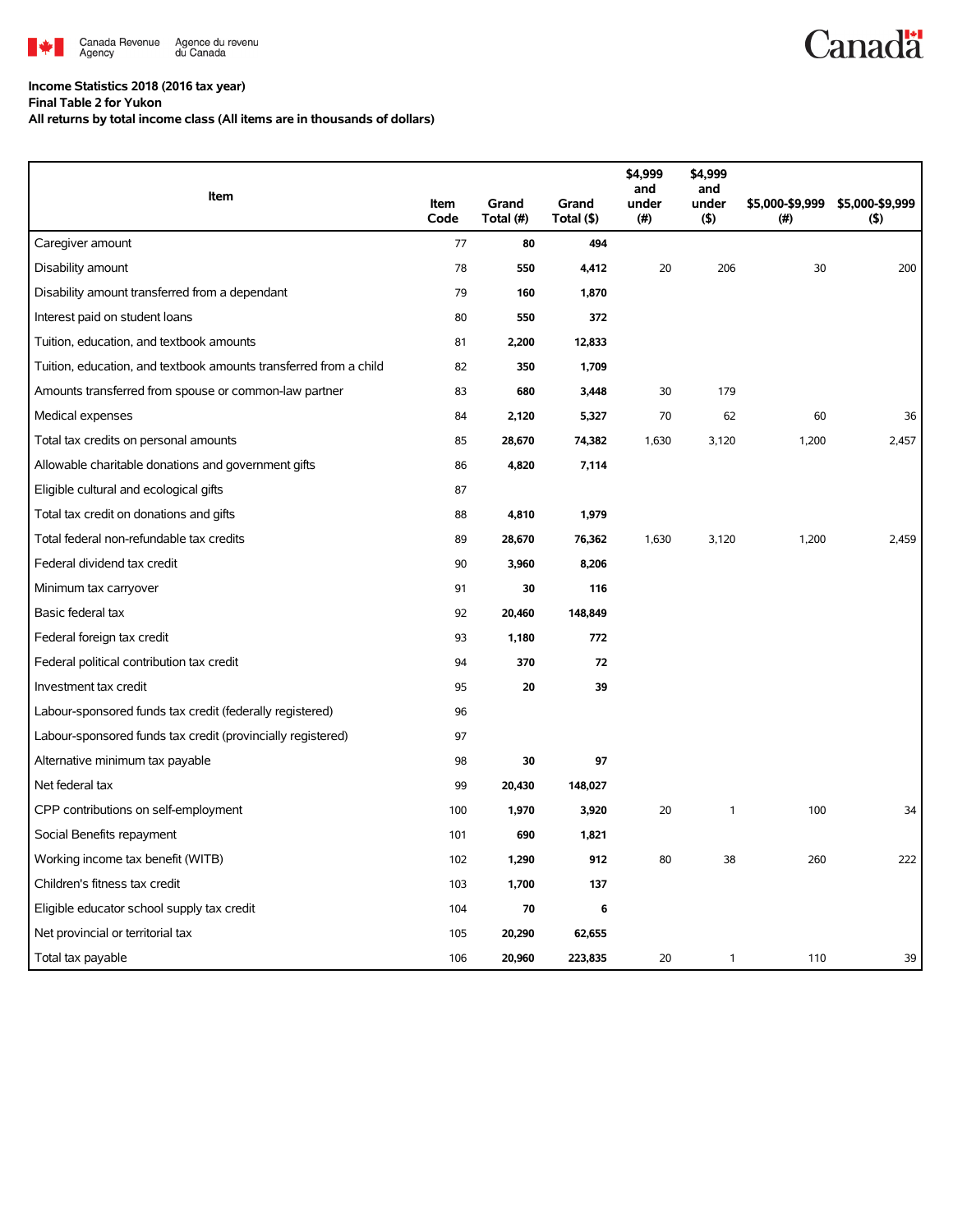| Item                                                                                             | Item<br>Code   | \$10,000-\$14,999<br>(#) | \$10,000-\$14,999<br>$($ \$) | \$15,000-\$19,999<br>(#) | \$15,000-\$19,999<br>$($ \$) | \$20,000-\$24,999<br>(#) | \$20,000-\$24,999<br>$($ \$) |
|--------------------------------------------------------------------------------------------------|----------------|--------------------------|------------------------------|--------------------------|------------------------------|--------------------------|------------------------------|
| Number of taxable returns                                                                        | $\mathbf{1}$   | 250                      |                              | 610                      |                              | 880                      |                              |
| Number of non-taxable returns                                                                    | $\overline{2}$ | 1,350                    |                              | 1,330                    |                              | 1,220                    |                              |
| Total number of returns                                                                          | 3              | 1,600                    |                              | 1,940                    |                              | 2,090                    |                              |
| Employment income                                                                                | 4              | 1,010                    | 9,463                        | 1,090                    | 13,241                       | 1,190                    | 18,330                       |
| Commissions (from employment)                                                                    | 5              |                          |                              |                          |                              |                          |                              |
| Other employment income                                                                          | 6              |                          |                              | 70                       | 174                          | 70                       | 233                          |
| Old age security (OAS) pension                                                                   | 7              | 230                      | 1,376                        | 490                      | 3,133                        | 770                      | 5,163                        |
| CPP or QPP benefits                                                                              | 8              | 350                      | 1,862                        | 590                      | 3,232                        | 900                      | 5,652                        |
| Other pensions and superannuation                                                                | 9              | 50                       | 179                          | 130                      | 525                          | 310                      | 1,681                        |
| Elected split-pension amount                                                                     | 10             | 20                       | 110                          | 40                       | 309                          | 60                       | 445                          |
| Universal child care benefit (UCCB)                                                              | 11             | 180                      | 197                          | 210                      | 224                          | 250                      | 258                          |
| Employment insurance and other<br>benefits                                                       | 12             | 110                      | 747                          | 190                      | 1,379                        | 250                      | 2,058                        |
| Taxable amount of dividends from<br>taxable Canadian corporations                                | 13             | 50                       | 83                           | 110                      | 248                          | 160                      | 401                          |
| Interest and other investment income                                                             | 14             | 130                      | 106                          | 220                      | 173                          | 280                      | 260                          |
| Net partnership income (limited or<br>non-active partners only)                                  | 15             |                          |                              |                          |                              |                          |                              |
| Net rental income                                                                                | 16             | 50                       | 244                          | 70                       | 220                          | 70                       | 277                          |
| Taxable capital gains                                                                            | 17             | 30                       | 37                           | 50                       | 95                           | 80                       | 81                           |
| <b>RRSP</b> income                                                                               | 18             | 50                       | 175                          | 70                       | 363                          | 80                       | 343                          |
| Other income                                                                                     | 19             | 220                      | 659                          | 280                      | 1,098                        | 310                      | 933                          |
| Net business income                                                                              | 20             | 210                      | 1,128                        | 190                      | 1,381                        | 220                      | 1,967                        |
| Net professional income                                                                          | 21             | 20                       | 94                           |                          |                              | 30                       | 199                          |
| Net commission income                                                                            | 22             |                          |                              |                          |                              |                          |                              |
| Net farming income                                                                               | 23             |                          |                              |                          |                              |                          |                              |
| Net fishing income                                                                               | 24             |                          |                              |                          |                              |                          |                              |
| Workers' compensation benefits                                                                   | 25             | 10                       | 37                           | 30                       | 196                          | 40                       | 230                          |
| Social assistance payments                                                                       | 26             | 380                      | 3,123                        | 660                      | 6,338                        | 680                      | 4,671                        |
| Net federal supplements                                                                          | 27             | 110                      | 338                          | 330                      | 1,820                        | 590                      | 3,066                        |
| Total income assessed                                                                            | 28             | 1,600                    | 20,085                       | 1,940                    | 34,321                       | 2,090                    | 46,356                       |
| Registered pension plan (RPP)<br>deduction                                                       | 29             | 20                       | 18                           | 30                       | 27                           | 50                       | 64                           |
| RRSP/PRPP deduction                                                                              | 30             | 50                       | 50                           | 70                       | 104                          | 110                      | 204                          |
| Deduction for elected split-pension<br>amount                                                    | 31             |                          |                              |                          |                              | 20                       | 32                           |
| Annual union, professional, or like<br>dues                                                      | 32             | 140                      | 22                           | 170                      | 33                           | 200                      | 44                           |
| Child care expenses                                                                              | 33             | 40                       | 77                           | 40                       | 113                          | 60                       | 163                          |
| <b>Business investment loss</b>                                                                  | 34             |                          |                              |                          |                              |                          |                              |
| Moving expenses                                                                                  | 35             | 30                       | 38                           | 40                       | 88                           | 40                       | 54                           |
| Support payments made                                                                            | 36             |                          |                              |                          |                              |                          |                              |
| Carrying charges and interest<br>expenses                                                        | 37             | 30                       | 10                           | 70                       | 33                           | 100                      | 52                           |
| Deduction for CPP/QPP contributions<br>on self-employment and other earnings                     | 38             | 160                      | 48                           | 140                      | 61                           | 150                      | 88                           |
| Deduction for provincial parental<br>insurance plan (PPIP) premiums on<br>self-employment income | 39             |                          |                              |                          |                              |                          |                              |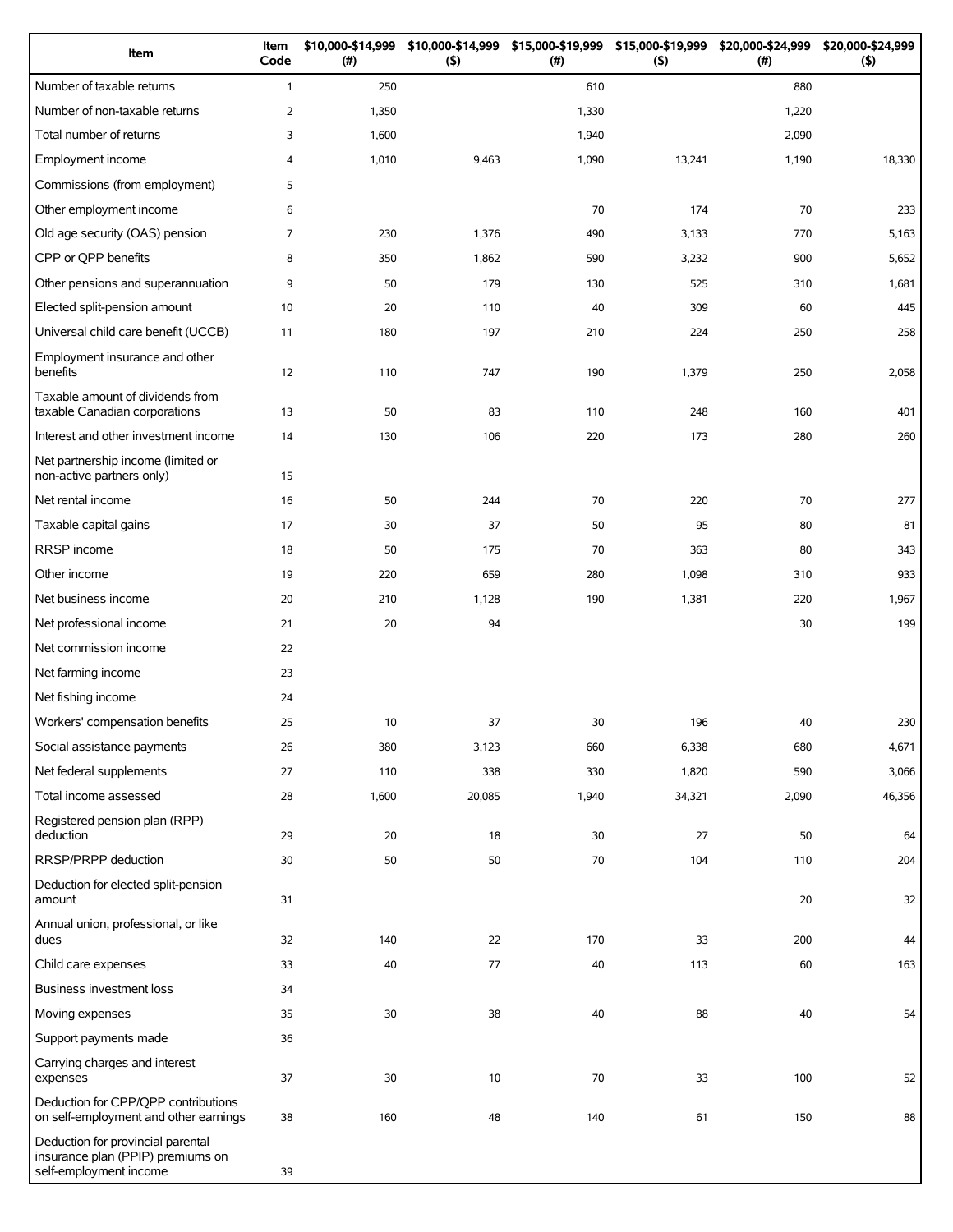| Item                                                                   | Item<br>Code | \$10,000-\$14,999<br>(#) | \$10,000-\$14,999<br>(5) | \$15,000-\$19,999<br>(# ) | \$15,000-\$19,999<br>$($ \$) | \$20,000-\$24,999<br>(#) | \$20,000-\$24,999<br>(5) |
|------------------------------------------------------------------------|--------------|--------------------------|--------------------------|---------------------------|------------------------------|--------------------------|--------------------------|
| Exploration and development<br>expenses                                | 40           |                          |                          |                           |                              |                          |                          |
| Other employment expenses                                              | 41           |                          |                          |                           |                              |                          |                          |
| Clergy residence deduction                                             | 42           |                          |                          |                           |                              |                          |                          |
| Other deductions                                                       | 43           | 20                       | 8                        |                           |                              | 60                       | 45                       |
| Total deductions before adjustments                                    | 44           | 400                      | 284                      | 500                       | 535                          | 610                      | 780                      |
| Social benefits repayment                                              | 45           |                          |                          |                           |                              |                          |                          |
| Net income                                                             | 46           | 1,600                    | 19,800                   | 1,940                     | 33,797                       | 2,090                    | 45,576                   |
| Canadian Forces personnel and<br>police deduction                      | 47           |                          |                          |                           |                              |                          |                          |
| Security options deductions                                            | 48           |                          |                          |                           |                              |                          |                          |
| Other payments deduction                                               | 49           | 480                      | 3,497                    | 830                       | 8,354                        | 940                      | 7,966                    |
| Non-capital losses of other years                                      | 50           |                          |                          |                           |                              | 10                       | 42                       |
| Net capital losses of other years                                      | 51           |                          |                          |                           |                              |                          |                          |
| Capital gains deduction                                                | 52           |                          |                          |                           |                              |                          |                          |
| Northern residents deductions                                          | 53           | 400                      | 960                      | 700                       | 2,269                        | 1,010                    | 3,955                    |
| Additional deductions                                                  | 54           |                          |                          |                           |                              |                          |                          |
| Farming/fishing losses of prior years                                  | 55           |                          |                          |                           |                              |                          |                          |
| Total deductions from net income                                       | 56           | 790                      | 4,475                    | 1,310                     | 10,659                       | 1,600                    | 12,014                   |
| Taxable income assessed                                                | 57           | 1,470                    | 15,383                   | 1,750                     | 23,253                       | 2,050                    | 33,605                   |
| Basic personal amount                                                  | 58           | 1,600                    | 18,268                   | 1,940                     | 22,236                       | 2,090                    | 24,000                   |
| Age amount                                                             | 59           | 240                      | 1,671                    | 500                       | 3,575                        | 800                      | 5,685                    |
| Spouse or common-law partner<br>amount                                 | 60           | 50                       | 358                      | 50                        | 316                          | 70                       | 530                      |
| Amount for an eligible dependant                                       | 61           | 60                       | 618                      | 90                        | 959                          | 110                      | 1,238                    |
| Family caregiver amount for children<br>under 18 years of age          | 62           |                          |                          |                           |                              |                          |                          |
| Amount for infirm dependants age 18<br>or older                        | 63           |                          |                          |                           |                              |                          |                          |
| CPP or QPP contributions through<br>employment                         | 64           | 910                      | 344                      | 1,010                     | 518                          | 1,080                    | 742                      |
| CPP or QPP contributions on<br>self-employment and other earnings      | 65           | 160                      | 48                       | 140                       | 61                           | 150                      | 88                       |
| Employment insurance premiums                                          | 66           | 890                      | 173                      | 950                       | 241                          | 1,030                    | 328                      |
| PPIP premiums paid                                                     | 67           |                          |                          |                           |                              |                          |                          |
| PPIP premiums payable on<br>employment income                          | 68           |                          |                          |                           |                              |                          |                          |
| PPIP premiums payable on<br>self-employment income                     | 69           |                          |                          |                           |                              |                          |                          |
| Volunteer firefighters' amount/search<br>and rescue volunteers' amount | 70           |                          |                          |                           |                              |                          |                          |
| Canada employment amount                                               | 71           | 1,030                    | 1,151                    | 1,110                     | 1,238                        | 1,230                    | 1,363                    |
| Public transit amount                                                  | 72           |                          |                          | 60                        | 18                           | 40                       | 13                       |
| Children's arts amount                                                 | 73           |                          |                          |                           |                              |                          |                          |
| Home accessibility expenses                                            | 74           |                          |                          |                           |                              |                          |                          |
| Home buyers' amount                                                    | 75           |                          |                          |                           |                              |                          |                          |
| Pension income amount                                                  | 76           | 70                       | 117                      | 160                       | 276                          | 360                      | 649                      |
| Caregiver amount                                                       | 77           |                          |                          |                           |                              |                          |                          |
| Disability amount                                                      | 78           | 50                       | 432                      | 70                        | 541                          | 60                       | 485                      |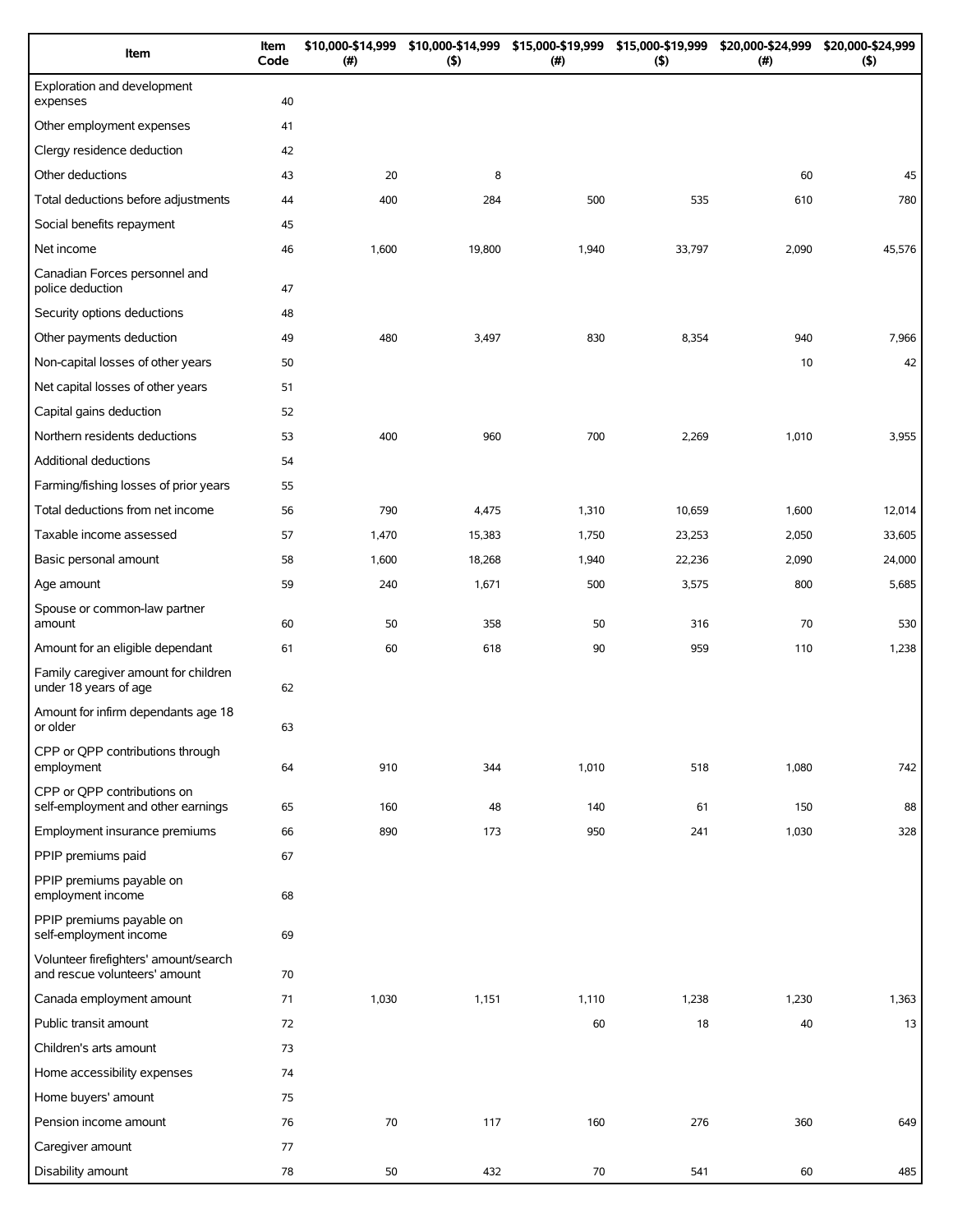| Item                                                                 | Item<br>Code | \$10,000-\$14,999<br>(#) | (5)          | \$10,000-\$14,999 \$15,000-\$19,999 \$15,000-\$19,999<br>(#) | (5)            | \$20,000-\$24,999<br>(#) | \$20,000-\$24,999<br>(5) |
|----------------------------------------------------------------------|--------------|--------------------------|--------------|--------------------------------------------------------------|----------------|--------------------------|--------------------------|
| Disability amount transferred from a<br>dependant                    | 79           |                          |              |                                                              |                |                          |                          |
| Interest paid on student loans                                       | 80           |                          |              |                                                              |                |                          |                          |
| Tuition, education, and textbook<br>amounts                          | 81           |                          |              | 260                                                          | 763            | 250                      | 1,263                    |
| Tuition, education, and textbook<br>amounts transferred from a child | 82           |                          |              |                                                              |                |                          |                          |
| Amounts transferred from spouse or<br>common-law partner             | 83           | 50                       | 222          | 70                                                           | 370            | 80                       | 401                      |
| Medical expenses                                                     | 84           | 100                      | 150          | 110                                                          | 268            | 150                      | 497                      |
| Total tax credits on personal amounts                                | 85           | 1,600                    | 3,559        | 1,940                                                        | 4,716          | 2,090                    | 5,609                    |
| Allowable charitable donations and<br>government gifts               | 86           |                          |              | 50                                                           | 20             | 90                       | 91                       |
| Eligible cultural and ecological gifts                               | 87           |                          |              |                                                              |                |                          |                          |
| Total tax credit on donations and gifts                              | 88           |                          |              | 50                                                           | 5              | 90                       | 24                       |
| Total federal non-refundable tax<br>credits                          | 89           | 1,600                    | 3,563        | 1,940                                                        | 4,721          | 2,090                    | 5,633                    |
| Federal dividend tax credit                                          | 90           |                          |              | 40                                                           | 10             | 90                       | 26                       |
| Minimum tax carryover                                                | 91           |                          |              |                                                              |                |                          |                          |
| Basic federal tax                                                    | 92           |                          |              | 540                                                          | 209            | 830                      | 617                      |
| Federal foreign tax credit                                           | 93           |                          |              |                                                              |                |                          |                          |
| Federal political contribution tax credit                            | 94           |                          |              |                                                              |                |                          |                          |
| Investment tax credit                                                | 95           |                          |              |                                                              |                |                          |                          |
| Labour-sponsored funds tax credit<br>(federally registered)          | 96           |                          |              |                                                              |                |                          |                          |
| Labour-sponsored funds tax credit<br>(provincially registered)       | 97           |                          |              |                                                              |                |                          |                          |
| Alternative minimum tax payable                                      | 98           |                          |              |                                                              |                |                          |                          |
| Net federal tax                                                      | 99           |                          |              | 530                                                          | 209            | 820                      | 615                      |
| CPP contributions on<br>self-employment                              | 100          | 160                      | 95           | 140                                                          | 123            | 150                      | 176                      |
| Social Benefits repayment                                            | 101          |                          |              |                                                              |                |                          |                          |
| Working income tax benefit (WITB)                                    | 102          | 430                      | 373          | 340                                                          | 170            | 80                       | $71\,$                   |
| Children's fitness tax credit                                        | 103          | 10                       | $\mathbf{1}$ | $30\,$                                                       | $\overline{2}$ | 30                       | $\mathsf{2}$             |
| Eligible educator school supply tax<br>credit                        | 104          |                          |              |                                                              |                |                          |                          |
| Net provincial or territorial tax                                    | 105          | 120                      | 8            | 530                                                          | 89             | 830                      | 262                      |
| Total tax payable                                                    | 106          | 250                      | 123          | 610                                                          | 439            | 880                      | 1,113                    |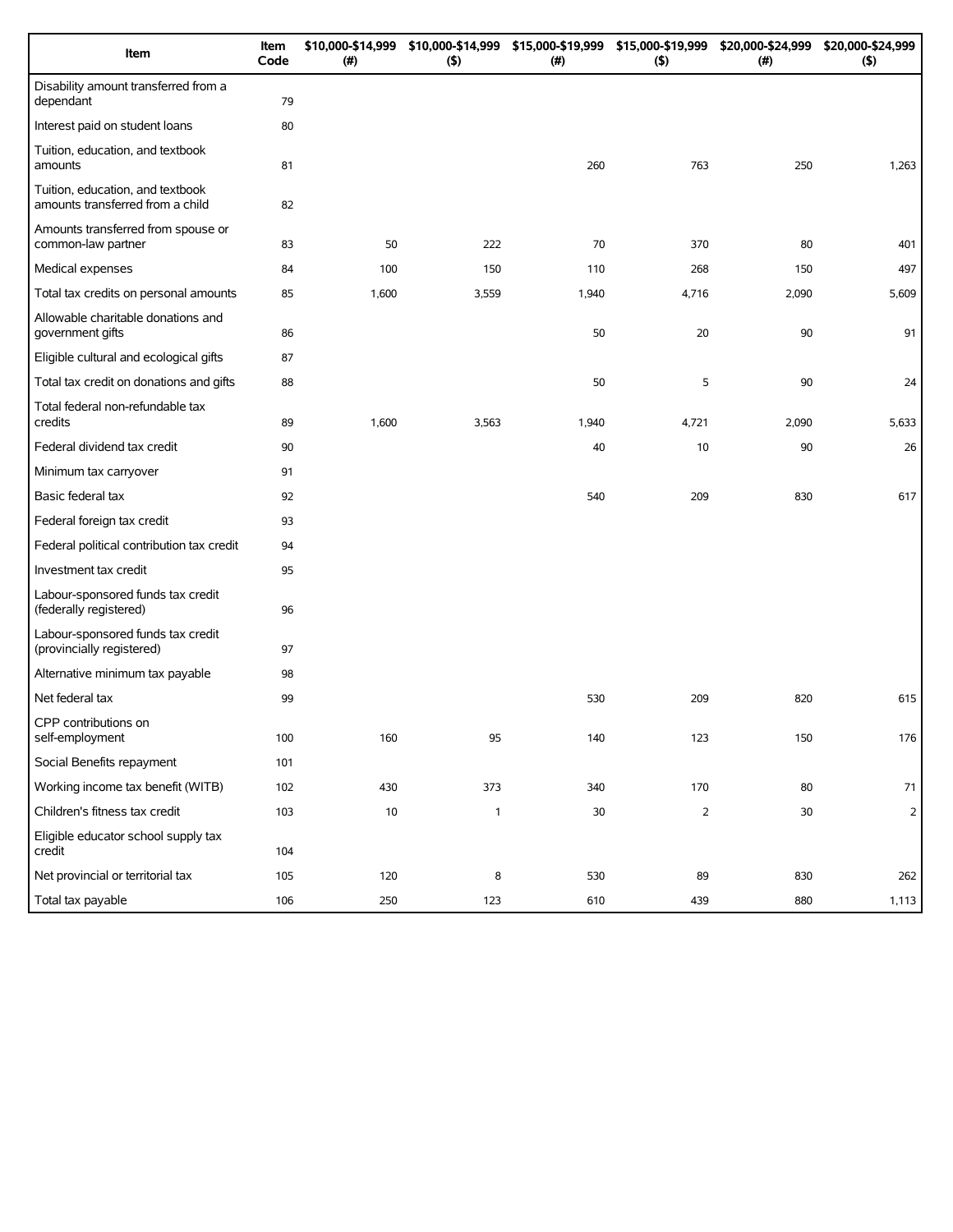| Item                                                                                             | Item<br>Code   | \$25,000-\$29,999<br>(#) | \$25,000-\$29,999<br>$($ \$) | \$30,000-\$34,999<br>(# ) | \$30,000-\$34,999<br>$($ \$) | \$35,000-\$39,999<br>(#) | \$35,000-\$39,999<br>(5) |
|--------------------------------------------------------------------------------------------------|----------------|--------------------------|------------------------------|---------------------------|------------------------------|--------------------------|--------------------------|
| Number of taxable returns                                                                        | $\mathbf{1}$   | 1,100                    |                              | 1,230                     |                              | 1,280                    |                          |
| Number of non-taxable returns                                                                    | $\overline{2}$ | 460                      |                              | 250                       |                              | 170                      |                          |
| Total number of returns                                                                          | 3              | 1,570                    |                              | 1,480                     |                              | 1,450                    |                          |
| Employment income                                                                                | 4              | 1,150                    | 23,772                       | 1,180                     | 29,646                       | 1,130                    | 33,226                   |
| Commissions (from employment)                                                                    | 5              | 20                       | 124                          |                           |                              |                          |                          |
| Other employment income                                                                          | 6              | 60                       | 270                          | 70                        | 274                          | 80                       | 519                      |
| Old age security (OAS) pension                                                                   | $\overline{7}$ | 300                      | 1,985                        | 280                       | 1,864                        | 290                      | 1,892                    |
| CPP or QPP benefits                                                                              | 8              | 380                      | 2,932                        | 360                       | 2,680                        | 380                      | 3,016                    |
| Other pensions and superannuation                                                                | 9              | 230                      | 2,108                        | 240                       | 2,946                        | 270                      | 4,174                    |
| Elected split-pension amount                                                                     | 10             | 60                       | 613                          | 60                        | 650                          | 80                       | 1,009                    |
| Universal child care benefit (UCCB)                                                              | 11             | 250                      | 259                          | 210                       | 208                          | 220                      | 215                      |
| Employment insurance and other<br>benefits                                                       | 12             | 290                      | 2,302                        | 320                       | 2,838                        | 360                      | 2,990                    |
| Taxable amount of dividends from                                                                 |                |                          |                              |                           |                              |                          |                          |
| taxable Canadian corporations                                                                    | 13             | 130                      | 303                          | 150                       | 673                          | 160                      | 767                      |
| Interest and other investment income                                                             | 14             | 230                      | 280                          | 190                       | 181                          | 200                      | 269                      |
| Net partnership income (limited or<br>non-active partners only)                                  | 15             |                          |                              |                           |                              |                          |                          |
| Net rental income                                                                                | 16             | 60                       | 281                          | 80                        | 393                          | 70                       | 304                      |
| Taxable capital gains                                                                            | 17             | 70                       | 141                          | 70                        | 107                          | 90                       | 252                      |
| <b>RRSP</b> income                                                                               | 18             | 90                       | 505                          | 110                       | 612                          | 110                      | 538                      |
| Other income                                                                                     | 19             | 230                      | 923                          | 210                       | 727                          | 220                      | 795                      |
| Net business income                                                                              | 20             | 190                      | 2,167                        | 180                       | 2,080                        | 150                      | 1,709                    |
| Net professional income                                                                          | 21             | 20                       | 211                          | 20                        | 187                          | 20                       | 301                      |
| Net commission income                                                                            | 22             |                          |                              |                           |                              |                          |                          |
| Net farming income                                                                               | 23             |                          |                              |                           |                              |                          |                          |
| Net fishing income                                                                               | 24             |                          |                              |                           |                              |                          |                          |
| Workers' compensation benefits                                                                   | 25             | 40                       | 255                          | 50                        | 401                          | 50                       | 549                      |
| Social assistance payments                                                                       | 26             | 250                      | 3,092                        | 130                       | 1,312                        | 120                      | 1,361                    |
| Net federal supplements                                                                          | 27             |                          |                              | 40                        | 193                          | 30                       | 206                      |
| Total income assessed                                                                            | 28             | 1,570                    | 42,937                       | 1,480                     | 48,047                       | 1,450                    | 54,188                   |
| Registered pension plan (RPP)<br>deduction                                                       | 29             | 70                       | 97                           | 130                       | 189                          | 170                      | 279                      |
| RRSP/PRPP deduction                                                                              | 30             | 140                      | 315                          | 190                       | 436                          | 210                      | 583                      |
| Deduction for elected split-pension<br>amount                                                    | 31             |                          |                              | 30                        | 88                           | 60                       | 228                      |
| Annual union, professional, or like<br>dues                                                      | 32             | 220                      | 52                           | 280                       | 83                           | 290                      | 106                      |
| Child care expenses                                                                              | 33             | 50                       | 181                          | 70                        | 215                          | 80                       | 295                      |
| Business investment loss                                                                         | 34             |                          |                              |                           |                              |                          |                          |
| Moving expenses                                                                                  | 35             | 30                       | 65                           | 40                        | 99                           | 30                       | 61                       |
| Support payments made                                                                            | 36             |                          |                              |                           |                              |                          |                          |
| Carrying charges and interest<br>expenses                                                        | 37             | 120                      | 77                           | 130                       | 69                           | 150                      | 95                       |
| Deduction for CPP/QPP contributions<br>on self-employment and other earnings                     | 38             | 150                      | 107                          | 130                       | 97                           | 110                      | 87                       |
| Deduction for provincial parental<br>insurance plan (PPIP) premiums on<br>self-employment income | 39             |                          |                              |                           |                              |                          |                          |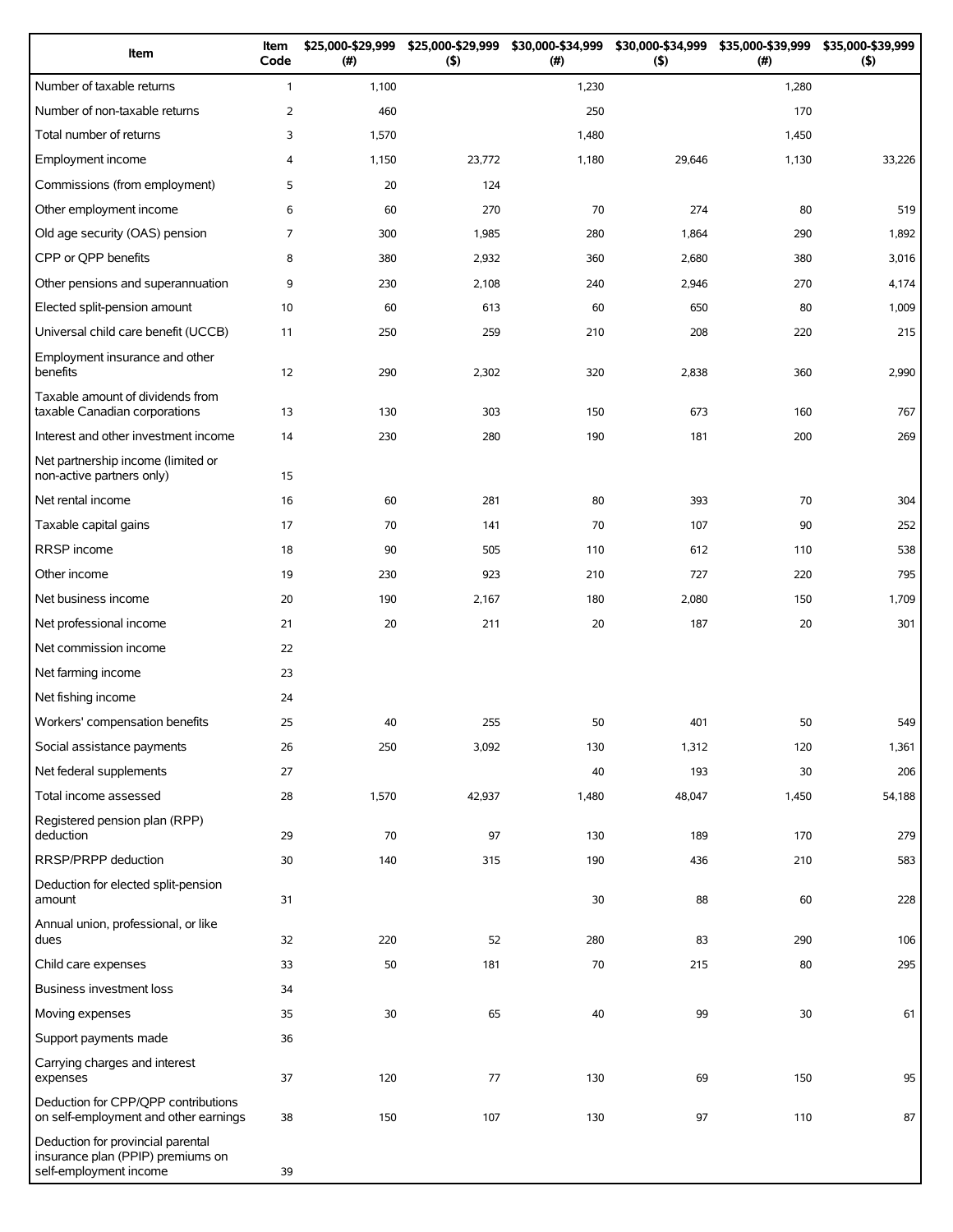| Item                                                                   | Item<br>Code | \$25,000-\$29,999<br>(#) | \$25,000-\$29,999<br>(5) | \$30,000-\$34,999<br>(#) | \$30,000-\$34,999<br>$($ \$) | \$35,000-\$39,999<br>(#) | \$35,000-\$39,999<br>(5) |
|------------------------------------------------------------------------|--------------|--------------------------|--------------------------|--------------------------|------------------------------|--------------------------|--------------------------|
| Exploration and development<br>expenses                                | 40           |                          |                          |                          |                              |                          |                          |
| Other employment expenses                                              | 41           |                          |                          |                          |                              | 20                       | 43                       |
| Clergy residence deduction                                             | 42           |                          |                          |                          |                              |                          |                          |
| Other deductions                                                       | 43           |                          |                          | 60                       | 62                           |                          |                          |
| Total deductions before adjustments                                    | 44           | 650                      | 1,099                    | 730                      | 1,389                        | 780                      | 1,836                    |
| Social benefits repayment                                              | 45           |                          |                          |                          |                              |                          |                          |
| Net income                                                             | 46           | 1,570                    | 41,843                   | 1,480                    | 46,658                       | 1,450                    | 52,351                   |
| Canadian Forces personnel and<br>police deduction                      | 47           |                          |                          |                          |                              |                          |                          |
| Security options deductions                                            | 48           |                          |                          |                          |                              |                          |                          |
| Other payments deduction                                               | 49           | 350                      | 3,720                    | 210                      | 1,906                        | 180                      | 2,116                    |
| Non-capital losses of other years                                      | 50           |                          |                          |                          |                              |                          |                          |
| Net capital losses of other years                                      | 51           |                          |                          |                          |                              | 10                       | 13                       |
| Capital gains deduction                                                | 52           |                          |                          |                          |                              |                          |                          |
| Northern residents deductions                                          | 53           | 960                      | 4,264                    | 1,040                    | 4,962                        | 1,070                    | 5,939                    |
| Additional deductions                                                  | 54           |                          |                          | 20                       | 65                           | 10                       | 44                       |
| Farming/fishing losses of prior years                                  | 55           |                          |                          |                          |                              |                          |                          |
| Total deductions from net income                                       | 56           | 1,140                    | 8,067                    | 1,120                    | 6,955                        | 1,150                    | 8,185                    |
| Taxable income assessed                                                | 57           | 1,540                    | 33,809                   | 1,470                    | 39,719                       | 1,440                    | 44,167                   |
| Basic personal amount                                                  | 58           | 1,570                    | 17,926                   | 1,480                    | 16,975                       | 1,450                    | 16,608                   |
| Age amount                                                             | 59           | 310                      | 2,214                    | 290                      | 2,088                        | 300                      | 2,106                    |
| Spouse or common-law partner<br>amount                                 | 60           | 90                       | 643                      | 80                       | 625                          | 80                       | 648                      |
| Amount for an eligible dependant                                       | 61           | 110                      | 1,226                    | 90                       | 910                          | 100                      | 1,071                    |
| Family caregiver amount for children<br>under 18 years of age          | 62           |                          |                          |                          |                              |                          |                          |
| Amount for infirm dependants age 18<br>or older                        | 63           |                          |                          |                          |                              |                          |                          |
| CPP or QPP contributions through<br>employment                         | 64           | 1,090                    | 999                      | 1,140                    | 1,276                        | 1,090                    | 1,443                    |
| CPP or QPP contributions on<br>self-employment and other earnings      | 65           | 150                      | 107                      | 130                      | 97                           | 110                      | 87                       |
| Employment insurance premiums                                          | 66           | 1,060                    | 433                      | 1,110                    | 536                          | 1,060                    | 598                      |
| PPIP premiums paid                                                     | 67           |                          |                          |                          |                              |                          |                          |
| PPIP premiums payable on<br>employment income                          | 68           |                          |                          |                          |                              |                          |                          |
| PPIP premiums payable on<br>self-employment income                     | 69           |                          |                          |                          |                              |                          |                          |
| Volunteer firefighters' amount/search<br>and rescue volunteers' amount | 70           |                          |                          |                          |                              |                          |                          |
| Canada employment amount                                               | 71           | 1,170                    | 1,330                    | 1,190                    | 1,361                        | 1,170                    | 1,330                    |
| Public transit amount                                                  | 72           | 30                       | 11                       | 50                       | 19                           | 40                       | 12                       |
| Children's arts amount                                                 | 73           |                          |                          | 10                       | 5                            | 20                       | $\overline{7}$           |
| Home accessibility expenses                                            | 74           |                          |                          |                          |                              |                          |                          |
| Home buyers' amount                                                    | 75           |                          |                          |                          |                              |                          |                          |
| Pension income amount                                                  | 76           | 270                      | 525                      | 270                      | 530                          | 300                      | 588                      |
| Caregiver amount                                                       | 77           |                          |                          |                          |                              |                          |                          |
| Disability amount                                                      | 78           | 40                       | 315                      | 40                       | 320                          | 40                       | 296                      |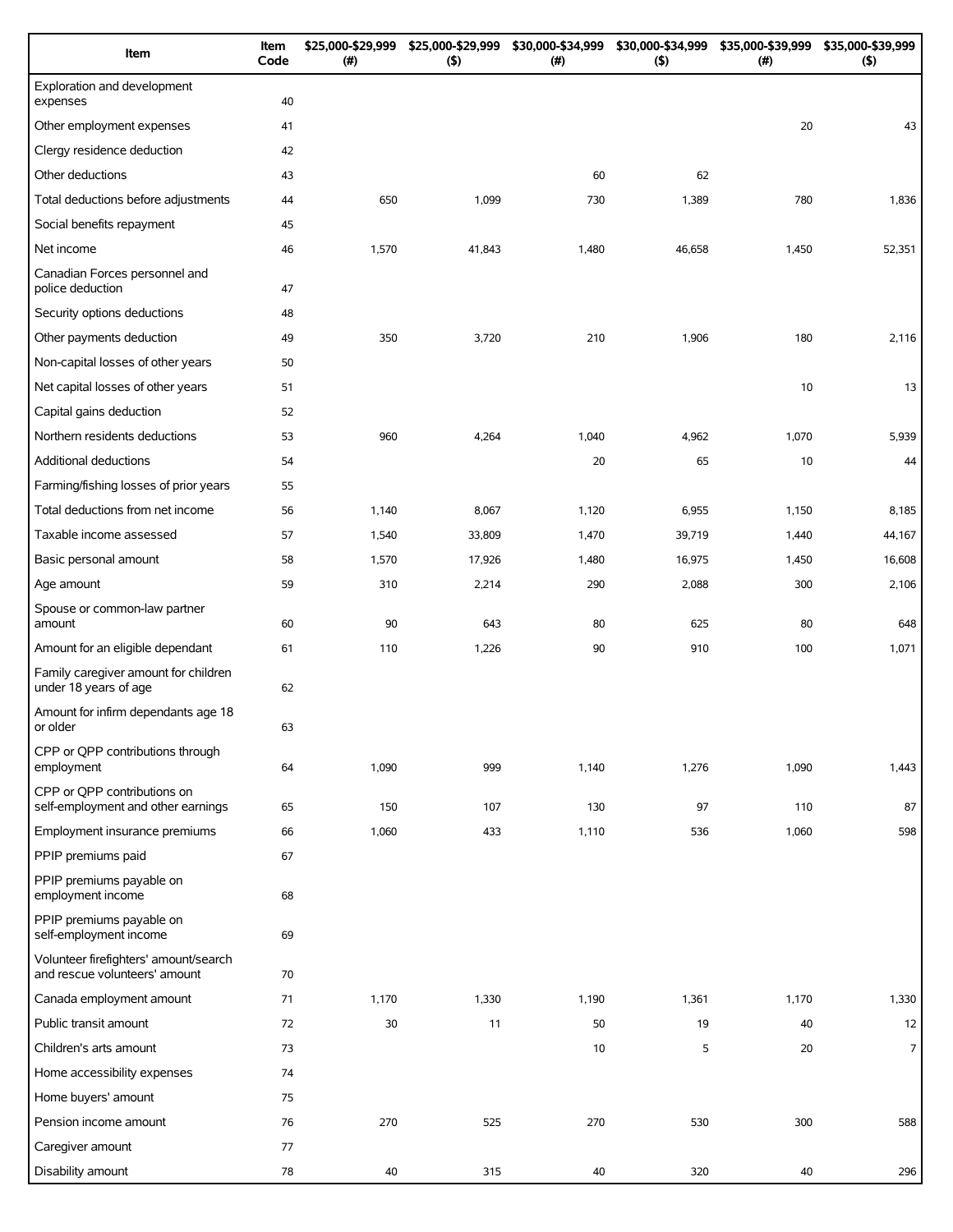| Item                                                                 | Item<br>Code | \$25,000-\$29,999<br>(#) | \$25,000-\$29,999<br>(5) | \$30,000-\$34,999<br>(#) | \$30,000-\$34,999<br>(5) | \$35,000-\$39,999<br>(#) | \$35,000-\$39,999<br>(5) |
|----------------------------------------------------------------------|--------------|--------------------------|--------------------------|--------------------------|--------------------------|--------------------------|--------------------------|
| Disability amount transferred from a<br>dependant                    | 79           |                          |                          |                          |                          |                          |                          |
| Interest paid on student loans                                       | 80           | 20                       | 6                        | 20                       | 13                       | 40                       | 19                       |
| Tuition, education, and textbook<br>amounts                          | 81           | 230                      | 1,505                    | 230                      | 1,684                    | 170                      | 1,036                    |
| Tuition, education, and textbook<br>amounts transferred from a child | 82           |                          |                          |                          |                          |                          |                          |
| Amounts transferred from spouse or<br>common-law partner             | 83           | 50                       | 303                      | 40                       | 191                      | 40                       | 207                      |
| Medical expenses                                                     | 84           | 140                      | 227                      | 140                      | 283                      | 180                      | 399                      |
| Total tax credits on personal amounts                                | 85           | 1,570                    | 4,186                    | 1,480                    | 4,078                    | 1,450                    | 3,991                    |
| Allowable charitable donations and<br>government gifts               | 86           | 120                      | 98                       | 160                      | 143                      | 190                      | 209                      |
| Eligible cultural and ecological gifts                               | 87           |                          |                          |                          |                          |                          |                          |
| Total tax credit on donations and gifts                              | 88           | 120                      | 26                       | 160                      | 38                       | 190                      | 56                       |
| Total federal non-refundable tax<br>credits                          | 89           | 1,570                    | 4,212                    | 1,480                    | 4,116                    | 1,450                    | 4,047                    |
| Federal dividend tax credit                                          | 90           | 110                      | 23                       | 130                      | 61                       | 150                      | 85                       |
| Minimum tax carryover                                                | 91           |                          |                          |                          |                          |                          |                          |
| Basic federal tax                                                    | 92           | 1,060                    | 1,273                    | 1,210                    | 1,973                    | 1,260                    | 2,623                    |
| Federal foreign tax credit                                           | 93           | 20                       | 1                        |                          |                          | 50                       | 3                        |
| Federal political contribution tax credit                            | 94           |                          |                          |                          |                          |                          |                          |
| Investment tax credit                                                | 95           |                          |                          |                          |                          |                          |                          |
| Labour-sponsored funds tax credit<br>(federally registered)          | 96           |                          |                          |                          |                          |                          |                          |
| Labour-sponsored funds tax credit<br>(provincially registered)       | 97           |                          |                          |                          |                          |                          |                          |
| Alternative minimum tax payable                                      | 98           |                          |                          |                          |                          |                          |                          |
| Net federal tax                                                      | 99           | 1,060                    | 1,271                    | 1,210                    | 1,969                    | 1,260                    | 2,616                    |
| CPP contributions on<br>self-employment                              | 100          | 150                      | 214                      | 130                      | 194                      | 110                      | 173                      |
| Social Benefits repayment                                            | 101          |                          |                          |                          |                          |                          |                          |
| Working income tax benefit (WITB)                                    | 102          | 70                       | 29                       | $10\,$                   | 4                        |                          |                          |
| Children's fitness tax credit                                        | 103          | 20                       | $\overline{2}$           | $30\,$                   | 3                        | 60                       | 4                        |
| Eligible educator school supply tax<br>credit                        | 104          |                          |                          |                          |                          |                          |                          |
| Net provincial or territorial tax                                    | 105          | 1,050                    | 540                      | 1,200                    | 839                      | 1,250                    | 1,111                    |
| Total tax payable                                                    | 106          | 1,100                    | 2,151                    | 1,230                    | 3,223                    | 1,280                    | 4,131                    |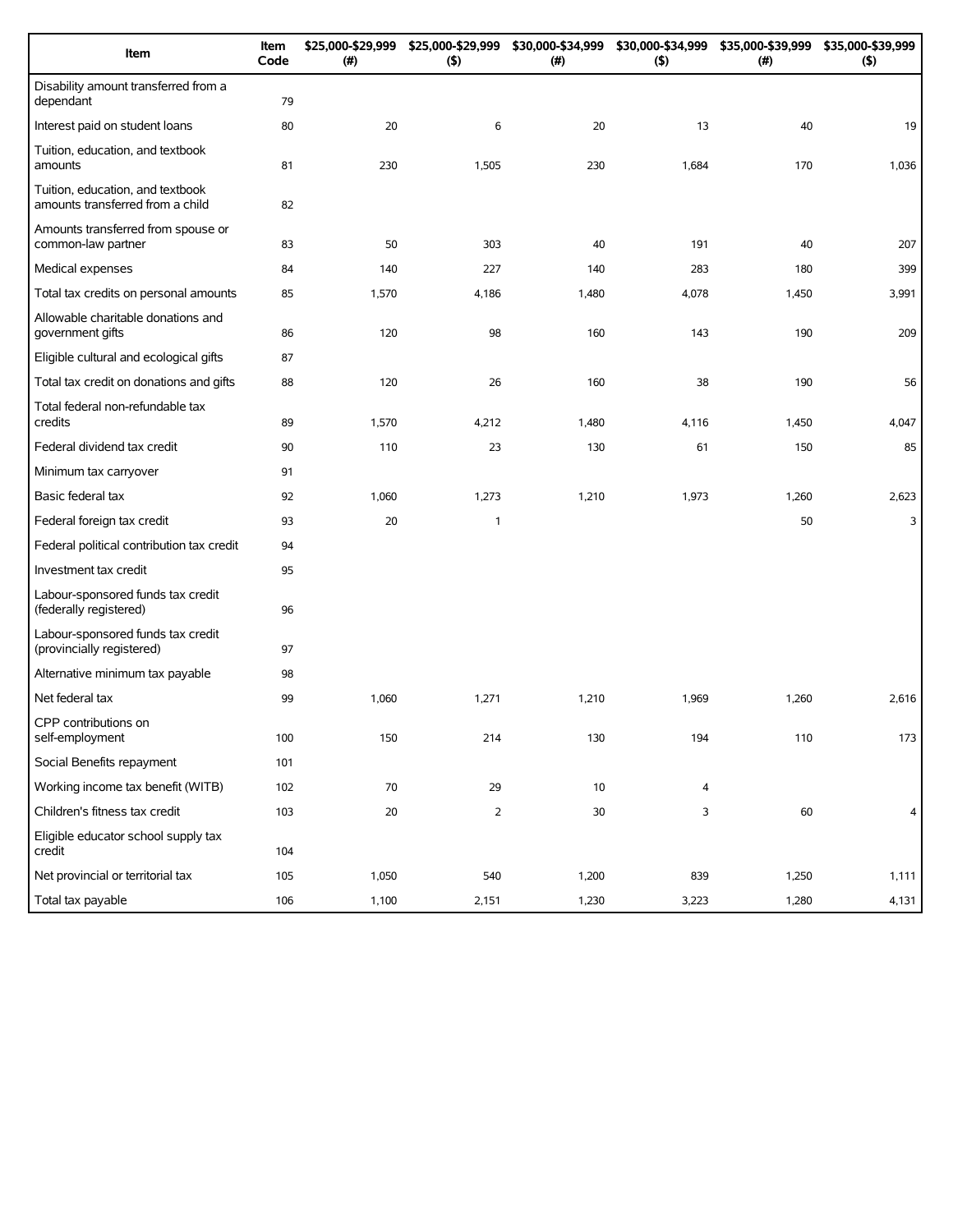| Item                                                                                          | Item<br>Code   | \$40,000-\$44,999<br>(#) | \$40,000-\$44,999<br>(5) | \$45,000-\$49,999<br>(# ) | \$45,000-\$49,999<br>(5) | \$50,000-<br>\$54,999<br>(# ) | \$50,000-<br>\$54,999<br>(5) |
|-----------------------------------------------------------------------------------------------|----------------|--------------------------|--------------------------|---------------------------|--------------------------|-------------------------------|------------------------------|
| Number of taxable returns                                                                     | $\mathbf{1}$   | 1,260                    |                          | 1,230                     |                          | 1,220                         |                              |
| Number of non-taxable returns                                                                 | 2              | 80                       |                          | 60                        |                          | 20                            |                              |
| Total number of returns                                                                       | 3              | 1,350                    |                          | 1,290                     |                          | 1,240                         |                              |
| Employment income                                                                             | 4              | 1,080                    | 37,968                   | 1,000                     | 39,728                   | 1,020                         | 44,870                       |
| Commissions (from employment)                                                                 | 5              | 10                       | 79                       |                           |                          | 10                            | 292                          |
| Other employment income                                                                       | 6              | 70                       | 674                      |                           |                          | 70                            | 542                          |
| Old age security (OAS) pension                                                                | $\overline{7}$ | 220                      | 1,432                    | 220                       | 1,453                    | 190                           | 1,247                        |
| CPP or QPP benefits                                                                           | 8              | 300                      | 2,446                    | 310                       | 2,627                    | 270                           | 2,342                        |
| Other pensions and superannuation                                                             | 9              | 220                      | 3,911                    | 250                       | 5,440                    | 210                           | 5,183                        |
| Elected split-pension amount                                                                  | 10             | 70                       | 761                      | 80                        | 1,041                    | 60                            | 768                          |
| Universal child care benefit (UCCB)                                                           | 11             | 200                      | 209                      | 200                       | 206                      | 190                           | 187                          |
| Employment insurance and other benefits                                                       | 12             | 300                      | 2,617                    | 260                       | 2,162                    | 220                           | 2,011                        |
| Taxable amount of dividends from taxable Canadian<br>corporations                             | 13             | 180                      | 1,037                    | 220                       | 1,317                    | 200                           | 1,048                        |
| Interest and other investment income                                                          | 14             | 230                      | 256                      | 240                       | 359                      | 230                           | 255                          |
| Net partnership income (limited or non-active partners<br>only)                               | 15             |                          |                          |                           |                          |                               |                              |
| Net rental income                                                                             | 16             | 80                       | 374                      | 100                       | 474                      | 90                            | 381                          |
| Taxable capital gains                                                                         | 17             | 100                      | 378                      | 110                       | 228                      | 110                           | 287                          |
| RRSP income                                                                                   | 18             | 120                      | 807                      | 110                       | 716                      | 150                           | 1,101                        |
| Other income                                                                                  | 19             | 190                      | 668                      | 200                       | 647                      | 210                           | 613                          |
| Net business income                                                                           | 20             | 160                      | 2,567                    | 160                       | 2,203                    | 160                           | 2,712                        |
| Net professional income                                                                       | 21             | 20                       | 305                      | 20                        | 524                      | 20                            | 263                          |
| Net commission income                                                                         | 22             |                          |                          |                           |                          |                               |                              |
| Net farming income                                                                            | 23             |                          |                          |                           |                          |                               |                              |
| Net fishing income                                                                            | 24             |                          |                          |                           |                          |                               |                              |
| Workers' compensation benefits                                                                | 25             | 40                       | 259                      | 40                        | 688                      | 40                            | 340                          |
| Social assistance payments                                                                    | 26             | 50                       | 517                      | 40                        | 395                      | 30                            | 206                          |
| Net federal supplements                                                                       | 27             |                          |                          |                           |                          |                               |                              |
| Total income assessed                                                                         | 28             | 1,350                    | 57,241                   | 1,290                     | 61,180                   | 1,240                         | 64,775                       |
| Registered pension plan (RPP) deduction                                                       | 29             | 250                      | 497                      | 290                       | 711                      | 340                           | 936                          |
| RRSP/PRPP deduction                                                                           | 30             | 310                      | 977                      | 300                       | 842                      | 390                           | 1,259                        |
| Deduction for elected split-pension amount                                                    | 31             | 50                       | 182                      | 70                        | 448                      | 60                            | 408                          |
| Annual union, professional, or like dues                                                      | 32             | 340                      | 143                      | 370                       | 178                      | 380                           | 208                          |
| Child care expenses                                                                           | 33             | 90                       | 336                      | 90                        | 452                      | 90                            | 482                          |
| Business investment loss                                                                      | 34             |                          |                          |                           |                          |                               |                              |
| Moving expenses                                                                               | 35             | 30                       | 83                       | 40                        | 149                      | 30                            | 98                           |
| Support payments made                                                                         | 36             |                          |                          |                           |                          |                               |                              |
| Carrying charges and interest expenses                                                        | 37             | 140                      | 60                       | 150                       | 95                       | 150                           | 94                           |
| Deduction for CPP/QPP contributions on<br>self-employment and other earnings                  | 38             | 130                      | 131                      | 120                       | 115                      | 120                           | 139                          |
| Deduction for provincial parental insurance plan<br>(PPIP) premiums on self-employment income | 39             |                          |                          |                           |                          |                               |                              |
| Exploration and development expenses                                                          | 40             |                          |                          |                           |                          |                               |                              |
| Other employment expenses                                                                     | 41             | 20                       | 46                       | 20                        | 54                       | 20                            | 49                           |
| Clergy residence deduction                                                                    | 42             |                          |                          |                           |                          |                               |                              |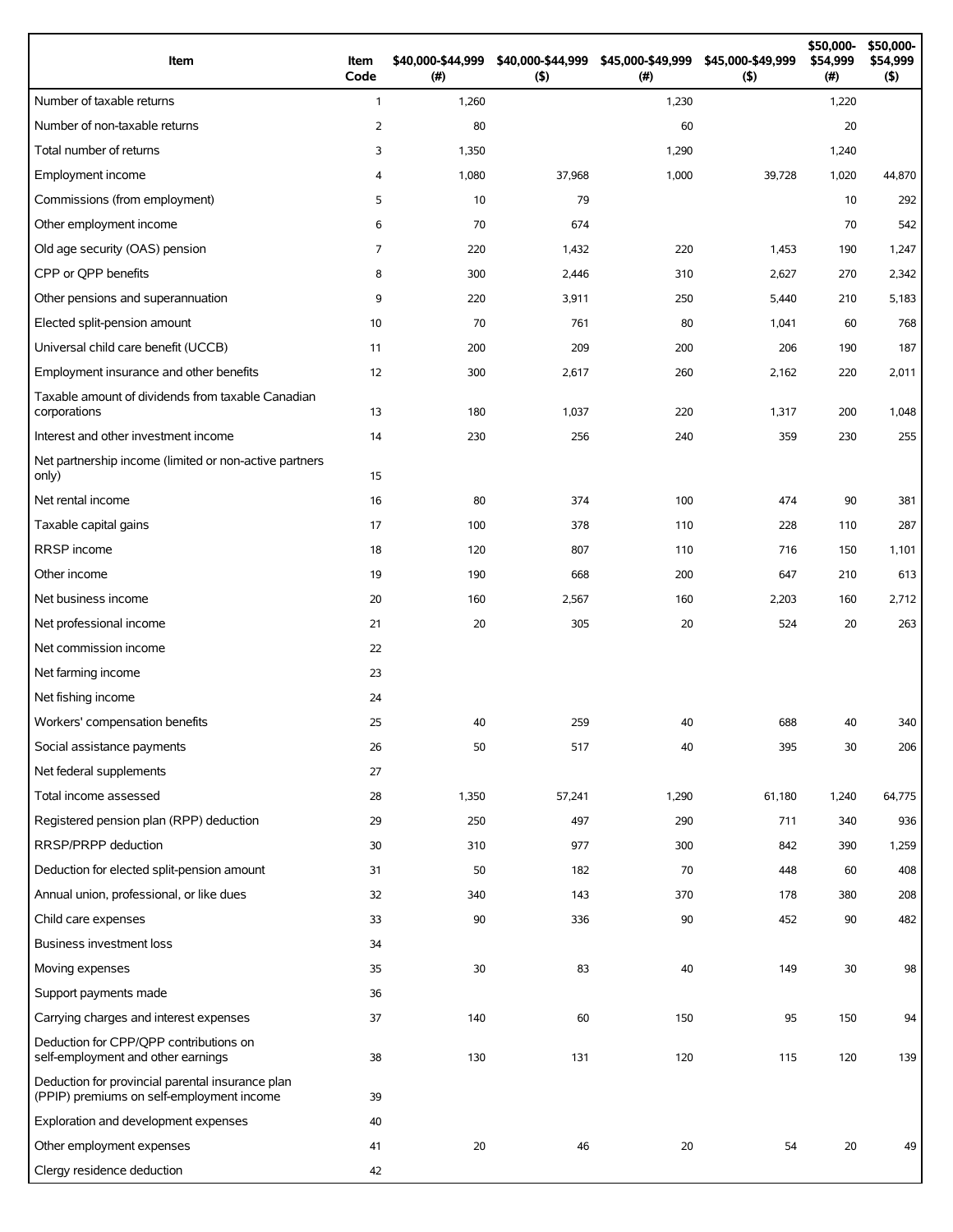| Item                                                                   | Item<br>Code | \$40,000-\$44,999<br>(# ) | \$40,000-\$44,999<br>(5) | \$45,000-\$49,999<br>(#) | \$45,000-\$49,999<br>(5) | \$50,000-<br>\$54,999<br>(#) | \$50,000-<br>\$54,999<br>$($ \$) |
|------------------------------------------------------------------------|--------------|---------------------------|--------------------------|--------------------------|--------------------------|------------------------------|----------------------------------|
| Other deductions                                                       | 43           | 60                        | 30                       | 50                       | 60                       |                              |                                  |
| Total deductions before adjustments                                    | 44           | 850                       | 2,497                    | 880                      | 3,128                    | 910                          | 3,767                            |
| Social benefits repayment                                              | 45           |                           |                          |                          |                          |                              |                                  |
| Net income                                                             | 46           | 1,350                     | 54,744                   | 1,290                    | 58,052                   | 1,240                        | 61,008                           |
| Canadian Forces personnel and police deduction                         | 47           |                           |                          |                          |                          |                              |                                  |
| Security options deductions                                            | 48           |                           |                          |                          |                          |                              |                                  |
| Other payments deduction                                               | 49           | 90                        | 792                      | 80                       | 1,101                    | 70                           | 581                              |
| Non-capital losses of other years                                      | 50           |                           |                          |                          |                          |                              |                                  |
| Net capital losses of other years                                      | 51           | 20                        | 16                       | 20                       | 22                       | 20                           | 37                               |
| Capital gains deduction                                                | 52           |                           |                          |                          |                          |                              |                                  |
| Northern residents deductions                                          | 53           | 1,030                     | 5,949                    | 1,010                    | 6,005                    | 1,050                        | 6,415                            |
| Additional deductions                                                  | 54           |                           |                          |                          |                          |                              |                                  |
| Farming/fishing losses of prior years                                  | 55           |                           |                          |                          |                          |                              |                                  |
| Total deductions from net income                                       | 56           | 1,050                     | 6,786                    | 1,040                    | 7,183                    | 1,070                        | 7,049                            |
| Taxable income assessed                                                | 57           | 1,340                     | 47,971                   | 1,290                    | 50,877                   | 1,240                        | 53,959                           |
| Basic personal amount                                                  | 58           | 1,350                     | 15,447                   | 1,290                    | 14,786                   | 1,240                        | 14,170                           |
| Age amount                                                             | 59           | 220                       | 1,416                    | 240                      | 1,344                    | 190                          | 979                              |
| Spouse or common-law partner amount                                    | 60           | 70                        | 504                      | 70                       | 553                      | 50                           | 430                              |
| Amount for an eligible dependant                                       | 61           | 70                        | 699                      | 60                       | 688                      | 60                           | 652                              |
| Family caregiver amount for children under 18 years<br>of age          | 62           |                           |                          |                          |                          |                              |                                  |
| Amount for infirm dependants age 18 or older                           | 63           |                           |                          |                          |                          |                              |                                  |
| CPP or QPP contributions through employment                            | 64           | 1,040                     | 1,665                    | 960                      | 1,769                    | 1,000                        | 2,036                            |
| CPP or QPP contributions on self-employment and<br>other earnings      | 65           | 130                       | 131                      | 120                      | 115                      | 120                          | 139                              |
| Employment insurance premiums                                          | 66           | 1,030                     | 684                      | 940                      | 714                      | 970                          | 793                              |
| PPIP premiums paid                                                     | 67           |                           |                          |                          |                          |                              |                                  |
| PPIP premiums payable on employment income                             | 68           |                           |                          |                          |                          |                              |                                  |
| PPIP premiums payable on self-employment income                        | 69           |                           |                          |                          |                          |                              |                                  |
| Volunteer firefighters' amount/search and rescue<br>volunteers' amount | 70           |                           |                          |                          |                          |                              |                                  |
| Canada employment amount                                               | 71           | 1,100                     | 1,262                    | 1,040                    | 1,180                    | 1,050                        | 1,199                            |
| Public transit amount                                                  | 72           | 40                        | 15                       | 20                       | 10                       | 20                           | $\overline{7}$                   |
| Children's arts amount                                                 | 73           | 20                        | 5                        |                          |                          | 30                           | 9                                |
| Home accessibility expenses                                            | 74           |                           |                          |                          |                          |                              |                                  |
| Home buyers' amount                                                    | 75           | 10                        | 53                       | 10                       | 70                       |                              |                                  |
| Pension income amount                                                  | 76           | 250                       | 479                      | 270                      | 540                      | 240                          | 476                              |
| Caregiver amount                                                       | 77           |                           |                          |                          |                          |                              |                                  |
| Disability amount                                                      | 78           | 30                        | 216                      | 30                       | 216                      | 30                           | 200                              |
| Disability amount transferred from a dependant                         | 79           |                           |                          |                          |                          |                              |                                  |
| Interest paid on student loans                                         | 80           | 40                        | 20                       | 40                       | 23                       | 30                           | 23                               |
| Tuition, education, and textbook amounts                               | 81           | 160                       | 1,229                    | 110                      | 908                      | 100                          | 643                              |
| Tuition, education, and textbook amounts transferred<br>from a child   | 82           |                           |                          |                          |                          |                              |                                  |
| Amounts transferred from spouse or common-law                          |              |                           |                          |                          |                          |                              |                                  |
| partner                                                                | 83           | 30                        | 183                      | 30                       | 130                      | 20                           | 93                               |
| Medical expenses                                                       | 84           | 150                       | 342                      | 140                      | 354                      | 120                          | 274                              |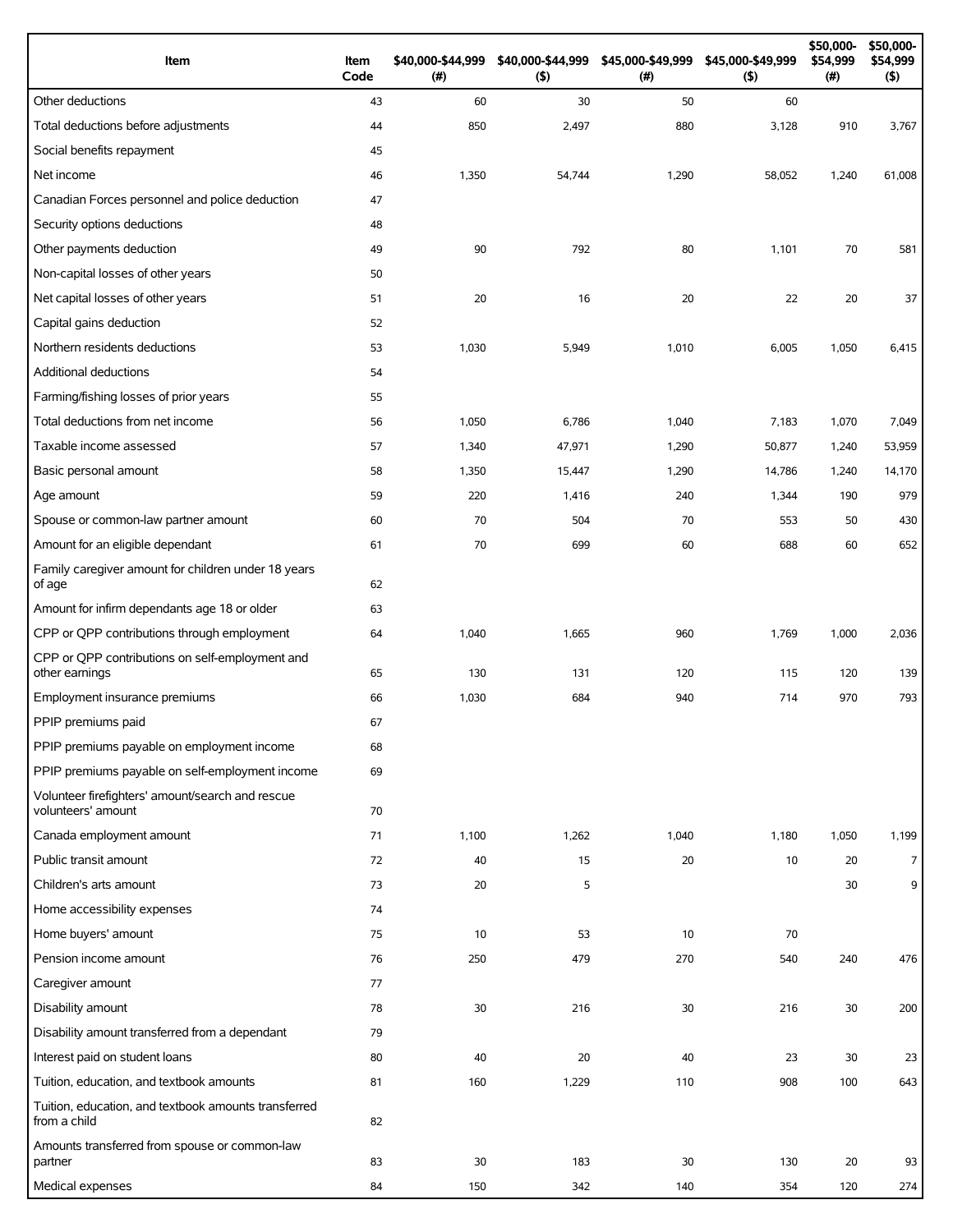| Item                                                           | Item<br>Code | \$40,000-\$44,999<br>(# ) | \$40,000-\$44,999<br>(5) | \$45,000-\$49,999<br>(#) | \$45,000-\$49,999<br>(5) | \$50,000-<br>\$54,999<br>(#) | \$50,000-<br>\$54,999<br>(5) |
|----------------------------------------------------------------|--------------|---------------------------|--------------------------|--------------------------|--------------------------|------------------------------|------------------------------|
| Total tax credits on personal amounts                          | 85           | 1,350                     | 3,675                    | 1,290                    | 3,539                    | 1,240                        | 3,357                        |
| Allowable charitable donations and government gifts            | 86           | 240                       | 228                      | 230                      | 261                      | 240                          | 232                          |
| Eligible cultural and ecological gifts                         | 87           |                           |                          |                          |                          |                              |                              |
| Total tax credit on donations and gifts                        | 88           | 240                       | 61                       | 230                      | 71                       | 240                          | 62                           |
| Total federal non-refundable tax credits                       | 89           | 1,350                     | 3,736                    | 1,290                    | 3,609                    | 1,240                        | 3,419                        |
| Federal dividend tax credit                                    | 90           | 170                       | 110                      | 220                      | 144                      | 200                          | 122                          |
| Minimum tax carryover                                          | 91           |                           |                          |                          |                          |                              |                              |
| Basic federal tax                                              | 92           | 1,260                     | 3,387                    | 1,220                    | 3,931                    | 1,210                        | 4,649                        |
| Federal foreign tax credit                                     | 93           |                           |                          | 60                       | 15                       | 70                           | 3                            |
| Federal political contribution tax credit                      | 94           |                           |                          |                          |                          |                              |                              |
| Investment tax credit                                          | 95           |                           |                          |                          |                          |                              |                              |
| Labour-sponsored funds tax credit (federally<br>registered)    | 96           |                           |                          |                          |                          |                              |                              |
| Labour-sponsored funds tax credit (provincially<br>registered) | 97           |                           |                          |                          |                          |                              |                              |
| Alternative minimum tax payable                                | 98           |                           |                          |                          |                          |                              |                              |
| Net federal tax                                                | 99           | 1,260                     | 3,373                    | 1,220                    | 3,908                    | 1,210                        | 4,639                        |
| CPP contributions on self-employment                           | 100          | 130                       | 262                      | 120                      | 230                      | 120                          | 277                          |
| Social Benefits repayment                                      | 101          |                           |                          |                          |                          |                              |                              |
| Working income tax benefit (WITB)                              | 102          |                           |                          |                          |                          |                              |                              |
| Children's fitness tax credit                                  | 103          | 40                        | 3                        | 50                       | 3                        | 70                           | 5                            |
| Eligible educator school supply tax credit                     | 104          |                           |                          |                          |                          |                              |                              |
| Net provincial or territorial tax                              | 105          | 1,250                     | 1,431                    | 1,210                    | 1,661                    | 1,200                        | 1,971                        |
| Total tax payable                                              | 106          | 1,260                     | 5,356                    | 1,230                    | 6,123                    | 1,220                        | 7,262                        |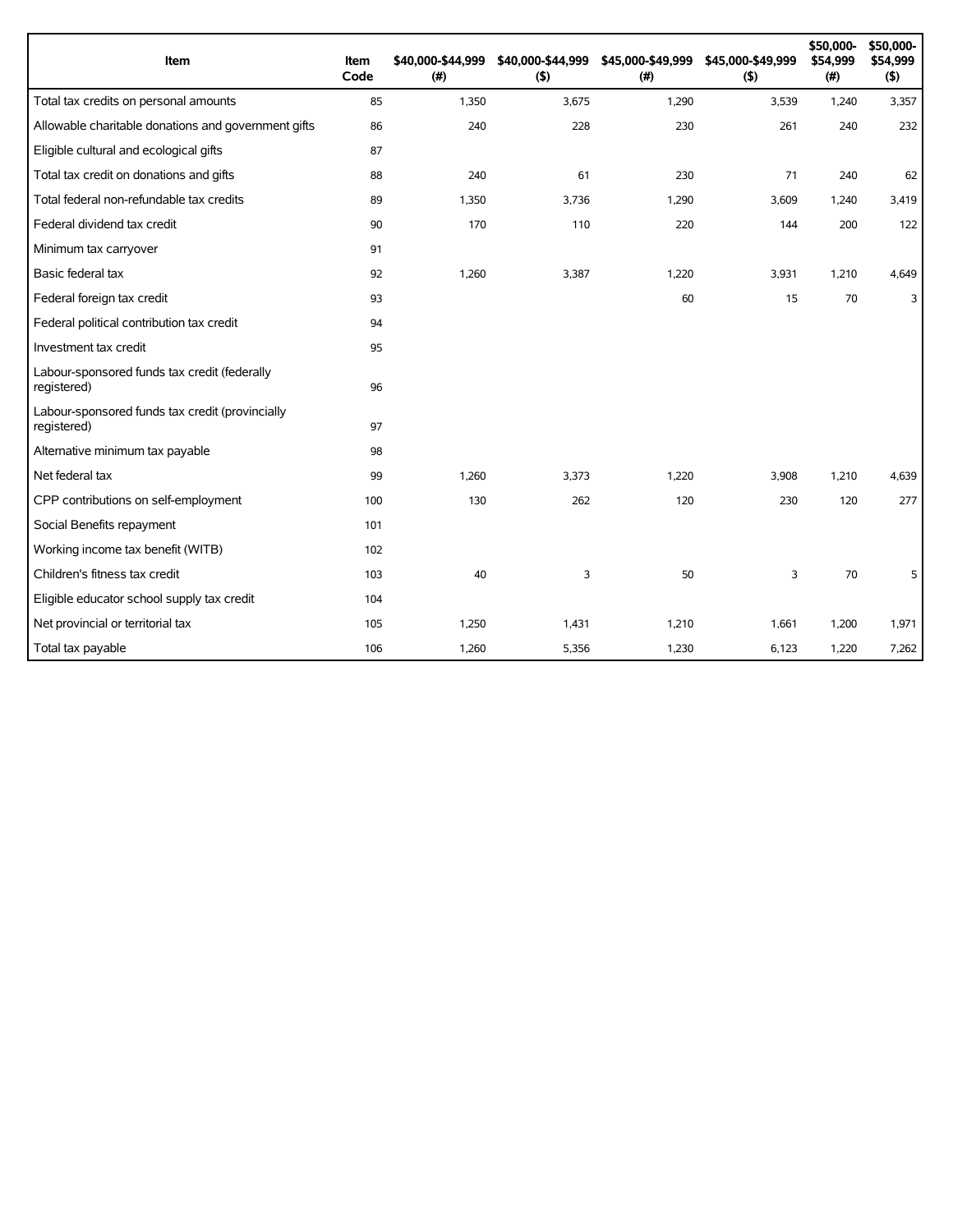| Item                                                                                             | Item<br>Code   | \$55,000-\$59,999<br>(#) | \$55,000-\$59,999<br>(5) | \$60,000-\$69,999<br>(# ) | \$60,000-\$69,999<br>(5) | \$70,000-\$79,999<br>(# ) | \$70,000-\$79,999<br>(5) |
|--------------------------------------------------------------------------------------------------|----------------|--------------------------|--------------------------|---------------------------|--------------------------|---------------------------|--------------------------|
| Number of taxable returns                                                                        | $\mathbf{1}$   | 1,070                    |                          | 2,140                     |                          | 2,020                     |                          |
| Number of non-taxable returns                                                                    | $\overline{2}$ | 30                       |                          | 20                        |                          | 20                        |                          |
| Total number of returns                                                                          | 3              | 1,100                    |                          | 2,160                     |                          | 2,040                     |                          |
| Employment income                                                                                | $\overline{4}$ | 950                      | 45,995                   | 1,860                     | 105,958                  | 1,820                     | 121,013                  |
| Commissions (from employment)                                                                    | 5              |                          |                          | 20                        | 308                      | 10                        | 260                      |
| Other employment income                                                                          | 6              | 60                       | 683                      | 130                       | 1,177                    | 110                       | 924                      |
| Old age security (OAS) pension                                                                   | $\overline{7}$ | 130                      | 905                      | 270                       | 1,763                    | 230                       | 1,530                    |
| CPP or QPP benefits                                                                              | 8              | 210                      | 1,847                    | 410                       | 3,655                    | 350                       | 3,088                    |
| Other pensions and superannuation                                                                | 9              | 170                      | 4,567                    | 330                       | 10,429                   | 250                       | 8,752                    |
| Elected split-pension amount                                                                     | 10             |                          |                          | 80                        | 786                      | 70                        | 603                      |
| Universal child care benefit (UCCB)                                                              | 11             | 170                      | 162                      | 290                       | 256                      | 260                       | 235                      |
| Employment insurance and other<br>benefits                                                       | 12             | 180                      | 1,547                    | 280                       | 2,271                    | 190                       | 1,431                    |
| Taxable amount of dividends from<br>taxable Canadian corporations                                | 13             | 170                      | 1,237                    | 400                       | 3,298                    | 380                       | 3,795                    |
| Interest and other investment income                                                             | 14             | 190                      | 261                      | 420                       | 643                      | 450                       | 594                      |
| Net partnership income (limited or<br>non-active partners only)                                  | 15             |                          |                          |                           |                          |                           |                          |
| Net rental income                                                                                | 16             | 90                       | 374                      | 220                       | 1,036                    | 200                       | 999                      |
| Taxable capital gains                                                                            | 17             | 80                       | 239                      | 190                       | 518                      | 190                       | 617                      |
| RRSP income                                                                                      | 18             | 130                      | 975                      | 210                       | 1,371                    | 250                       | 1,362                    |
| Other income                                                                                     | 19             | 170                      | 610                      | 330                       | 1,351                    | 310                       | 1,471                    |
| Net business income                                                                              | 20             | 130                      | 2,239                    | 250                       | 4,350                    | 220                       | 4,455                    |
| Net professional income                                                                          | 21             |                          |                          | 20                        | 409                      | 30                        | 435                      |
| Net commission income                                                                            | 22             |                          |                          |                           |                          | 20                        | 181                      |
| Net farming income                                                                               | 23             |                          |                          | 20                        | $-234$                   | 20                        | $-124$                   |
| Net fishing income                                                                               | 24             |                          |                          |                           |                          |                           |                          |
| Workers' compensation benefits                                                                   | 25             | 30                       | 608                      | 60                        | 649                      | 70                        | 858                      |
| Social assistance payments                                                                       | 26             | 30                       | 164                      | 20                        | 119                      | 10                        | 104                      |
| Net federal supplements                                                                          | 27             |                          |                          |                           |                          |                           |                          |
| Total income assessed                                                                            | 28             | 1,100                    | 63,336                   | 2,160                     | 140,238                  | 2,040                     | 152,622                  |
| Registered pension plan (RPP)<br>deduction                                                       | 29             | 350                      | 1,123                    | 930                       | 3,876                    | 1,020                     | 5,402                    |
| RRSP/PRPP deduction                                                                              | 30             | 350                      | 1,354                    | 760                       | 3,442                    | 900                       | 4,614                    |
| Deduction for elected split-pension<br>amount                                                    | 31             | 60                       | 465                      | 120                       | 1,308                    | 100                       | 1,169                    |
| Annual union, professional, or like<br>dues                                                      | 32             | 380                      | 247                      | 940                       | 751                      | 1,020                     | 964                      |
| Child care expenses                                                                              | 33             | 80                       | 368                      | 160                       | 777                      | 170                       | 806                      |
| Business investment loss                                                                         | 34             |                          |                          |                           |                          |                           |                          |
| Moving expenses                                                                                  | 35             | 20                       | 101                      | 40                        | 148                      | 40                        | 158                      |
| Support payments made                                                                            | 36             |                          |                          |                           |                          |                           |                          |
| Carrying charges and interest<br>expenses                                                        | 37             | 140                      | 181                      | 330                       | 312                      | 310                       | 274                      |
| Deduction for CPP/QPP contributions<br>on self-employment and other earnings                     | 38             | 100                      | 121                      | 130                       | 179                      | 100                       | 161                      |
| Deduction for provincial parental<br>insurance plan (PPIP) premiums on<br>self-employment income | 39             |                          |                          |                           |                          |                           |                          |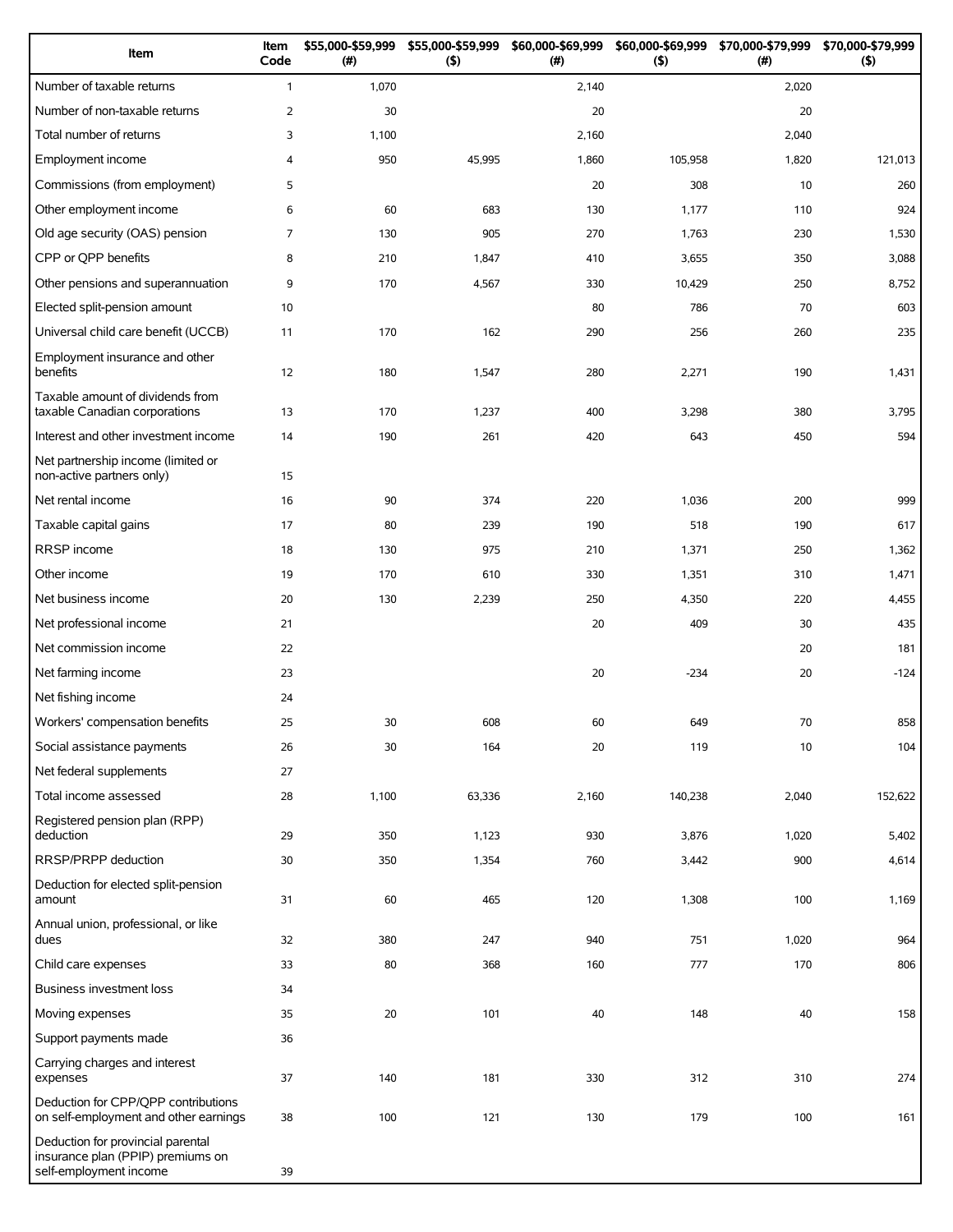| Item                                                                   | Item<br>Code | \$55,000-\$59,999<br>(#) | \$55,000-\$59,999<br>$($ \$) | \$60,000-\$69,999<br>(#) | \$60,000-\$69,999<br>(5) | \$70,000-\$79,999<br>$(\#)$ | \$70,000-\$79,999<br>(5) |
|------------------------------------------------------------------------|--------------|--------------------------|------------------------------|--------------------------|--------------------------|-----------------------------|--------------------------|
| Exploration and development<br>expenses                                | 40           |                          |                              |                          |                          |                             |                          |
| Other employment expenses                                              | 41           | 20                       | 55                           | 50                       | 120                      | 80                          | 150                      |
| Clergy residence deduction                                             | 42           |                          |                              |                          |                          |                             |                          |
| Other deductions                                                       | 43           |                          |                              | 80                       | 52                       | 50                          | 87                       |
| Total deductions before adjustments                                    | 44           | 840                      | 4,148                        | 1,760                    | 11,068                   | 1,780                       | 13,978                   |
| Social benefits repayment                                              | 45           |                          |                              | 60                       | 46                       | 150                         | 168                      |
| Net income                                                             | 46           | 1,100                    | 59,189                       | 2,160                    | 129,123                  | 2,040                       | 138,476                  |
| Canadian Forces personnel and<br>police deduction                      | 47           |                          |                              |                          |                          |                             |                          |
| Security options deductions                                            | 48           |                          |                              |                          |                          |                             |                          |
| Other payments deduction                                               | 49           | 60                       | 786                          | 90                       | 800                      | 80                          | 979                      |
| Non-capital losses of other years                                      | 50           |                          |                              |                          |                          |                             |                          |
| Net capital losses of other years                                      | 51           |                          |                              | 30                       | 41                       |                             |                          |
| Capital gains deduction                                                | 52           |                          |                              |                          |                          |                             |                          |
| Northern residents deductions                                          | 53           | 920                      | 5,812                        | 1,890                    | 12,620                   | 1,870                       | 12,755                   |
| Additional deductions                                                  | 54           |                          |                              |                          |                          |                             |                          |
| Farming/fishing losses of prior years                                  | 55           |                          |                              |                          |                          |                             |                          |
| Total deductions from net income                                       | 56           | 930                      | 6,687                        | 1,920                    | 13,481                   | 1,880                       | 13,981                   |
| Taxable income assessed                                                | 57           | 1,100                    | 52,514                       | 2,160                    | 115,645                  | 2,040                       | 124,495                  |
| Basic personal amount                                                  | 58           | 1,100                    | 12,623                       | 2,160                    | 24,766                   | 2,040                       | 23,393                   |
| Age amount                                                             | 59           | 140                      | 639                          | 290                      | 1,024                    | 250                         | 597                      |
| Spouse or common-law partner<br>amount                                 | 60           | 50                       | 379                          | 90                       | 663                      | 110                         | 832                      |
| Amount for an eligible dependant                                       | 61           | 70                       | 679                          | 110                      | 1,116                    | 110                         | 1,216                    |
| Family caregiver amount for children<br>under 18 years of age          | 62           |                          |                              |                          |                          |                             |                          |
| Amount for infirm dependants age 18<br>or older                        | 63           |                          |                              |                          |                          |                             |                          |
| CPP or QPP contributions through<br>employment                         | 64           | 920                      | 2,048                        | 1,790                    | 4,331                    | 1,760                       | 4,385                    |
| CPP or OPP contributions on<br>self-employment and other earnings      | 65           | 100                      | 121                          | 130                      | 179                      | 100                         | 161                      |
| Employment insurance premiums                                          | 66           | 900                      | 769                          | 1,750                    | 1,567                    | 1,740                       | 1,567                    |
| PPIP premiums paid                                                     | 67           |                          |                              |                          |                          |                             |                          |
| PPIP premiums payable on<br>employment income                          | 68           |                          |                              |                          |                          |                             |                          |
| PPIP premiums payable on<br>self-employment income                     | 69           |                          |                              |                          |                          |                             |                          |
| Volunteer firefighters' amount/search<br>and rescue volunteers' amount | 70           |                          |                              | 20                       | 54                       | 20                          | 60                       |
| Canada employment amount                                               | 71           | 960                      | 1,103                        | 1,890                    | 2,172                    | 1,850                       | 2,127                    |
| Public transit amount                                                  | 72           | 20                       | $\overline{7}$               |                          |                          |                             |                          |
| Children's arts amount                                                 | 73           | 10                       | 3                            | 50                       | 17                       | 60                          | 20                       |
| Home accessibility expenses                                            | 74           |                          |                              |                          |                          |                             |                          |
| Home buyers' amount                                                    | 75           |                          |                              | 40                       | 183                      | 40                          | 190                      |
| Pension income amount                                                  | 76           | 180                      | 360                          | 380                      | 746                      | 300                         | 577                      |
| Caregiver amount                                                       | 77           |                          |                              |                          |                          |                             |                          |
| Disability amount                                                      | 78           | 20                       | 176                          | 20                       | 176                      |                             |                          |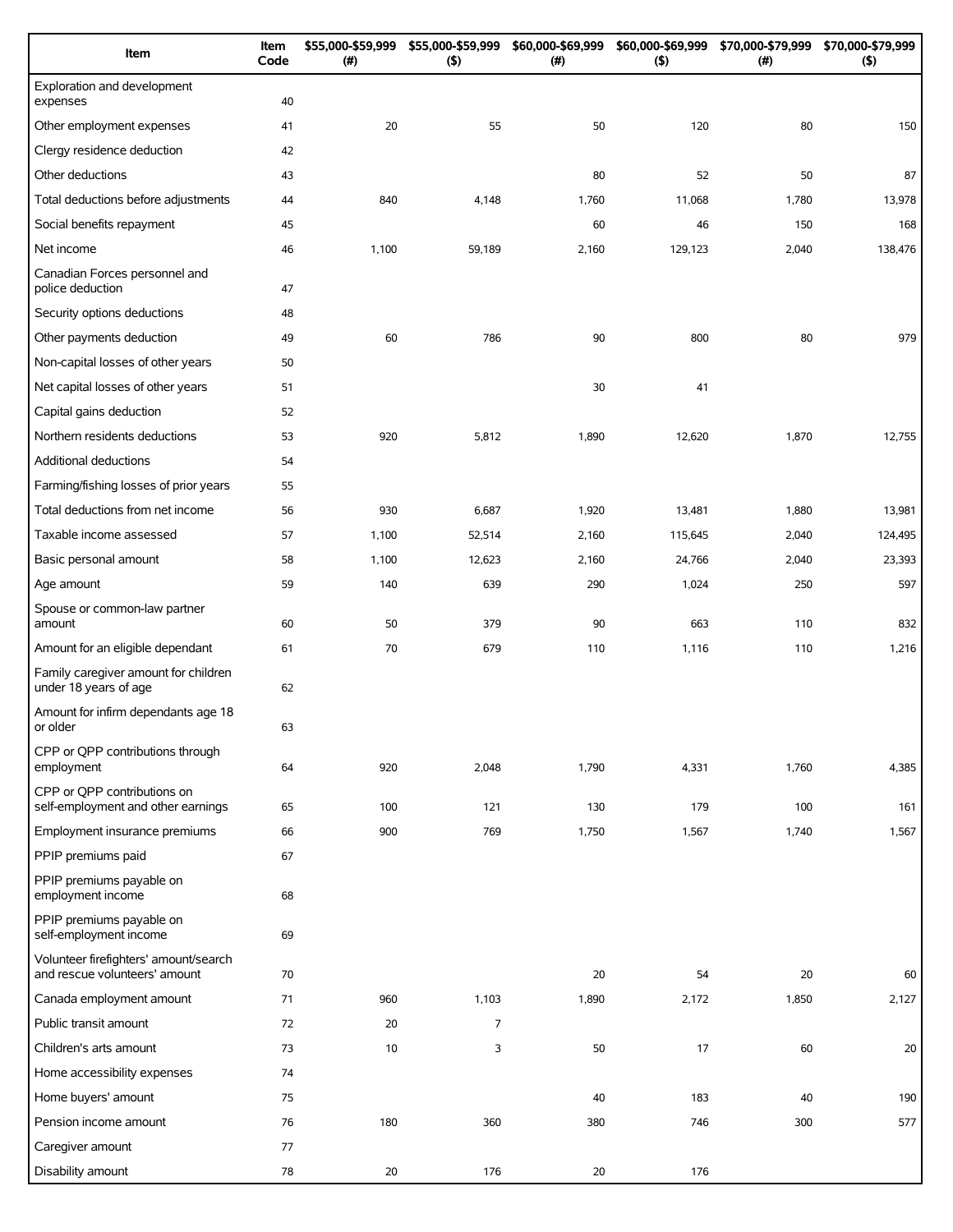| Item                                                                 | Item<br>Code | \$55,000-\$59,999<br>(#) | \$55,000-\$59,999<br>(5) | \$60,000-\$69,999<br>(# ) | (5)    | \$60,000-\$69,999 \$70,000-\$79,999<br>(#) | \$70,000-\$79,999<br>(5) |
|----------------------------------------------------------------------|--------------|--------------------------|--------------------------|---------------------------|--------|--------------------------------------------|--------------------------|
| Disability amount transferred from a<br>dependant                    | 79           |                          |                          | 20                        | 179    | 20                                         | 176                      |
| Interest paid on student loans                                       | 80           | 30                       | 24                       | 50                        | 40     | 80                                         | 63                       |
| Tuition, education, and textbook<br>amounts                          | 81           | 80                       | 639                      | 140                       | 776    | 130                                        | 763                      |
| Tuition, education, and textbook<br>amounts transferred from a child | 82           |                          |                          | 30                        | 131    |                                            |                          |
| Amounts transferred from spouse or<br>common-law partner             | 83           | 20                       | 146                      | 50                        | 237    | 50                                         | 217                      |
| Medical expenses                                                     | 84           | 100                      | 222                      | 210                       | 535    | 110                                        | 344                      |
| Total tax credits on personal amounts                                | 85           | 1,100                    | 3,025                    | 2,160                     | 5,849  | 2,040                                      | 5,557                    |
| Allowable charitable donations and<br>government gifts               | 86           | 230                      | 301                      | 490                       | 774    | 510                                        | 592                      |
| Eligible cultural and ecological gifts                               | 87           |                          |                          |                           |        |                                            |                          |
| Total tax credit on donations and gifts                              | 88           | 230                      | 83                       | 490                       | 214    | 500                                        | 161                      |
| Total federal non-refundable tax<br>credits                          | 89           | 1,100                    | 3,108                    | 2,160                     | 6,063  | 2,040                                      | 5,718                    |
| Federal dividend tax credit                                          | 90           | 170                      | 144                      | 400                       | 402    | 380                                        | 443                      |
| Minimum tax carryover                                                | 91           |                          |                          |                           |        |                                            |                          |
| Basic federal tax                                                    | 92           | 1,070                    | 4,885                    | 2,140                     | 11,963 | 2,020                                      | 14,329                   |
| Federal foreign tax credit                                           | 93           | 40                       | 4                        | 120                       | 21     | 120                                        | 37                       |
| Federal political contribution tax credit                            | 94           |                          |                          | 40                        | 8      | 50                                         | 9                        |
| Investment tax credit                                                | 95           |                          |                          |                           |        |                                            |                          |
| Labour-sponsored funds tax credit<br>(federally registered)          | 96           |                          |                          |                           |        |                                            |                          |
| Labour-sponsored funds tax credit<br>(provincially registered)       | 97           |                          |                          |                           |        |                                            |                          |
| Alternative minimum tax payable                                      | 98           |                          |                          |                           |        |                                            |                          |
| Net federal tax                                                      | 99           | 1,070                    | 4,877                    | 2,130                     | 11,935 | 2,020                                      | 14,279                   |
| CPP contributions on<br>self-employment                              | 100          | 100                      | 243                      | 130                       | 358    | 100                                        | 322                      |
| Social Benefits repayment                                            | 101          |                          |                          | 60                        | 46     | 150                                        | 168                      |
| Working income tax benefit (WITB)                                    | 102          |                          |                          |                           |        |                                            |                          |
| Children's fitness tax credit                                        | 103          | $70\,$                   | 4                        | 150                       | 10     | 180                                        | 13                       |
| Eligible educator school supply tax<br>credit                        | 104          |                          |                          |                           |        |                                            |                          |
| Net provincial or territorial tax                                    | 105          | 1,060                    | 2,082                    | 2,110                     | 5,107  | 2,010                                      | 6,152                    |
| Total tax payable                                                    | 106          | 1,070                    | 7,636                    | 2,140                     | 18,334 | 2,020                                      | 21,963                   |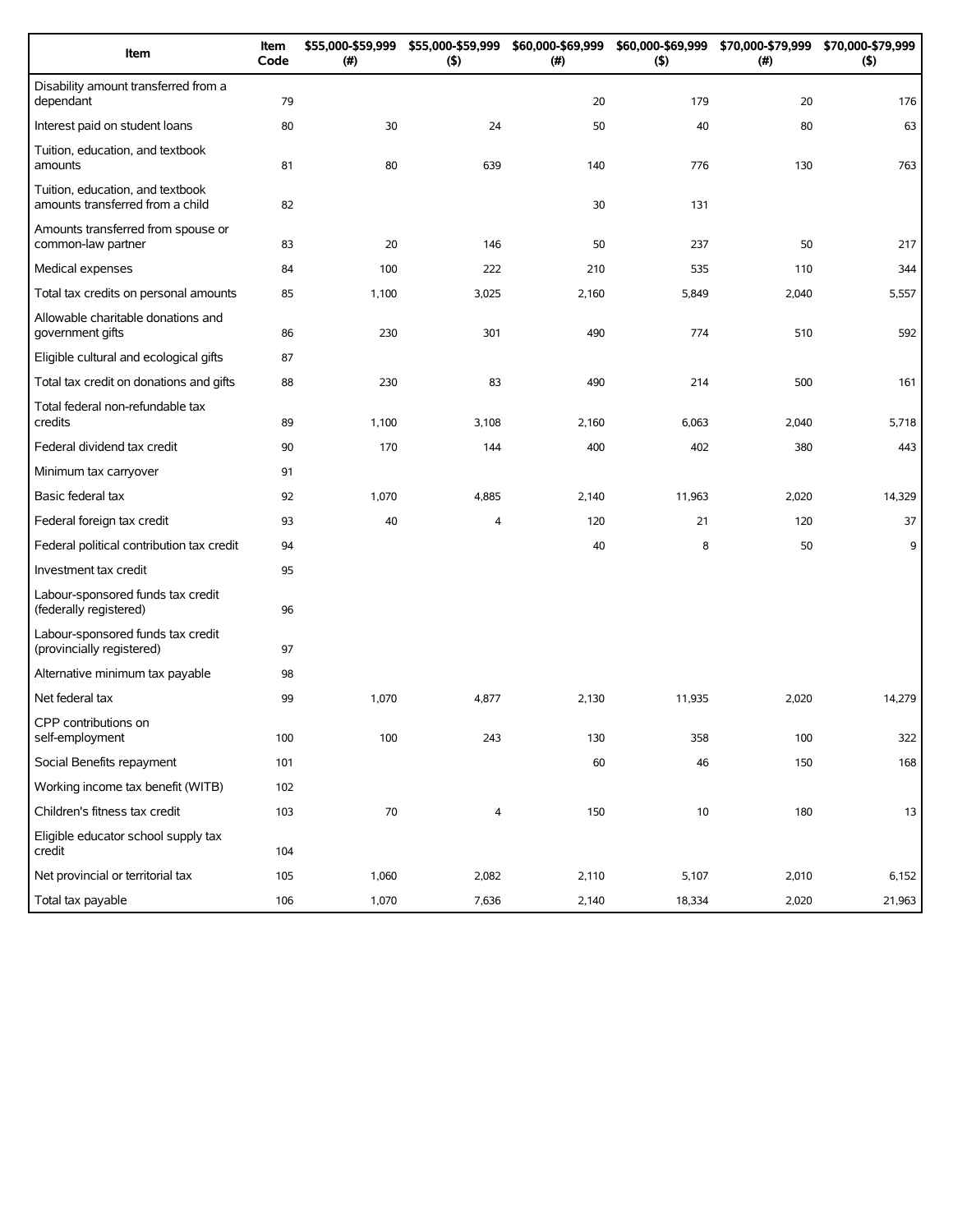| Item                                                                            | Item<br>Code | \$80,000-\$89,999<br>(#) | \$80,000-\$89,999<br>(5) | \$90,000-\$99,999<br>(#) | $($ \$) | \$90,000-\$99,999 \$100,000-\$149,999<br>(#) | \$100,000-\$149,999<br>$($ \$) |
|---------------------------------------------------------------------------------|--------------|--------------------------|--------------------------|--------------------------|---------|----------------------------------------------|--------------------------------|
| Number of taxable returns                                                       | $\mathbf{1}$ | 1,690                    |                          | 1,430                    |         | 2,520                                        |                                |
| Number of non-taxable returns                                                   | 2            | 10                       |                          | 10                       |         |                                              |                                |
| Total number of returns                                                         | 3            | 1,690                    |                          | 1,430                    |         | 2,520                                        |                                |
| Employment income                                                               | 4            | 1,570                    | 120,152                  | 1,330                    | 113,343 | 2,340                                        | 238,004                        |
| Commissions (from employment)                                                   | 5            | 20                       | 650                      | 20                       | 769     | 30                                           | 1,483                          |
| Other employment income                                                         | 6            | 80                       | 526                      | 70                       | 627     | 150                                          | 1,197                          |
| Old age security (OAS) pension                                                  | 7            | 120                      | 803                      | 100                      | 627     | 150                                          | 942                            |
| CPP or QPP benefits                                                             | 8            | 220                      | 1,941                    | 180                      | 1,593   | 310                                          | 2,668                          |
| Other pensions and<br>superannuation                                            | 9            | 170                      | 5,803                    | 140                      | 5,011   | 310                                          | 10,553                         |
| Elected split-pension amount                                                    | 10           | 40                       | 493                      | 40                       | 540     | 100                                          | 814                            |
| Universal child care benefit<br>(UCCB)                                          | 11           | 210                      | 188                      | 150                      | 130     | 180                                          | 166                            |
| Employment insurance and other<br>benefits                                      | 12           | 110                      | 812                      | 80                       | 557     | 80                                           | 589                            |
| Taxable amount of dividends from<br>taxable Canadian corporations               | 13           | 310                      | 2,984                    | 330                      | 4,126   | 760                                          | 13,289                         |
| Interest and other investment<br>income                                         | 14           | 360                      | 603                      | 310                      | 382     | 700                                          | 1,497                          |
| Net partnership income (limited or<br>non-active partners only)                 | 15           |                          |                          |                          |         |                                              |                                |
| Net rental income                                                               | 16           | 190                      | 801                      | 210                      | 856     | 440                                          | 2,163                          |
| Taxable capital gains                                                           | 17           | 150                      | 611                      | 130                      | 675     | 400                                          | 2,785                          |
| RRSP income                                                                     | 18           | 200                      | 1,092                    | 180                      | 1,233   | 350                                          | 3,847                          |
| Other income                                                                    | 19           | 210                      | 912                      | 200                      | 1,719   | 490                                          | 6,328                          |
| Net business income                                                             | 20           | 180                      | 3,487                    | 170                      | 3,059   | 250                                          | 7,496                          |
| Net professional income                                                         | 21           | 30                       | 855                      | 20                       | 207     | 60                                           | 2,321                          |
| Net commission income                                                           | 22           |                          |                          |                          |         | 10                                           | 284                            |
| Net farming income                                                              | 23           |                          |                          |                          |         | 30                                           | 34                             |
| Net fishing income                                                              | 24           |                          |                          |                          |         |                                              |                                |
| Workers' compensation benefits                                                  | 25           | 60                       | 831                      | 40                       | 246     | 70                                           | 633                            |
| Social assistance payments                                                      | 26           |                          |                          | 10                       | 66      |                                              |                                |
| Net federal supplements                                                         | 27           |                          |                          |                          |         |                                              |                                |
| Total income assessed                                                           | 28           | 1,690                    | 143,724                  | 1,430                    | 135,761 | 2,520                                        | 297,437                        |
| Registered pension plan (RPP)<br>deduction                                      | 29           | 990                      | 6,221                    | 890                      | 6,244   | 1,500                                        | 12,634                         |
| RRSP/PRPP deduction                                                             | 30           | 820                      | 4,843                    | 710                      | 4,785   | 1,410                                        | 14,034                         |
| Deduction for elected<br>split-pension amount                                   | 31           | 80                       | 883                      | 60                       | 790     | 140                                          | 1,894                          |
| Annual union, professional, or like<br>dues                                     | 32           | 970                      | 1,052                    | 840                      | 1,012   | 1,170                                        | 1,480                          |
| Child care expenses                                                             | 33           | 120                      | 681                      | 90                       | 442     | 120                                          | 526                            |
| <b>Business investment loss</b>                                                 | 34           |                          |                          |                          |         |                                              |                                |
| Moving expenses                                                                 | 35           | 20                       | 162                      | 20                       | 96      | 40                                           | 241                            |
| Support payments made                                                           | 36           |                          |                          |                          |         | 20                                           | 149                            |
| Carrying charges and interest<br>expenses                                       | 37           | 250                      | 203                      | 220                      | 220     | 430                                          | 667                            |
| Deduction for CPP/QPP<br>contributions on self-employment<br>and other earnings | 38           | 70                       | 123                      | 50                       | 78      | 100                                          | 198                            |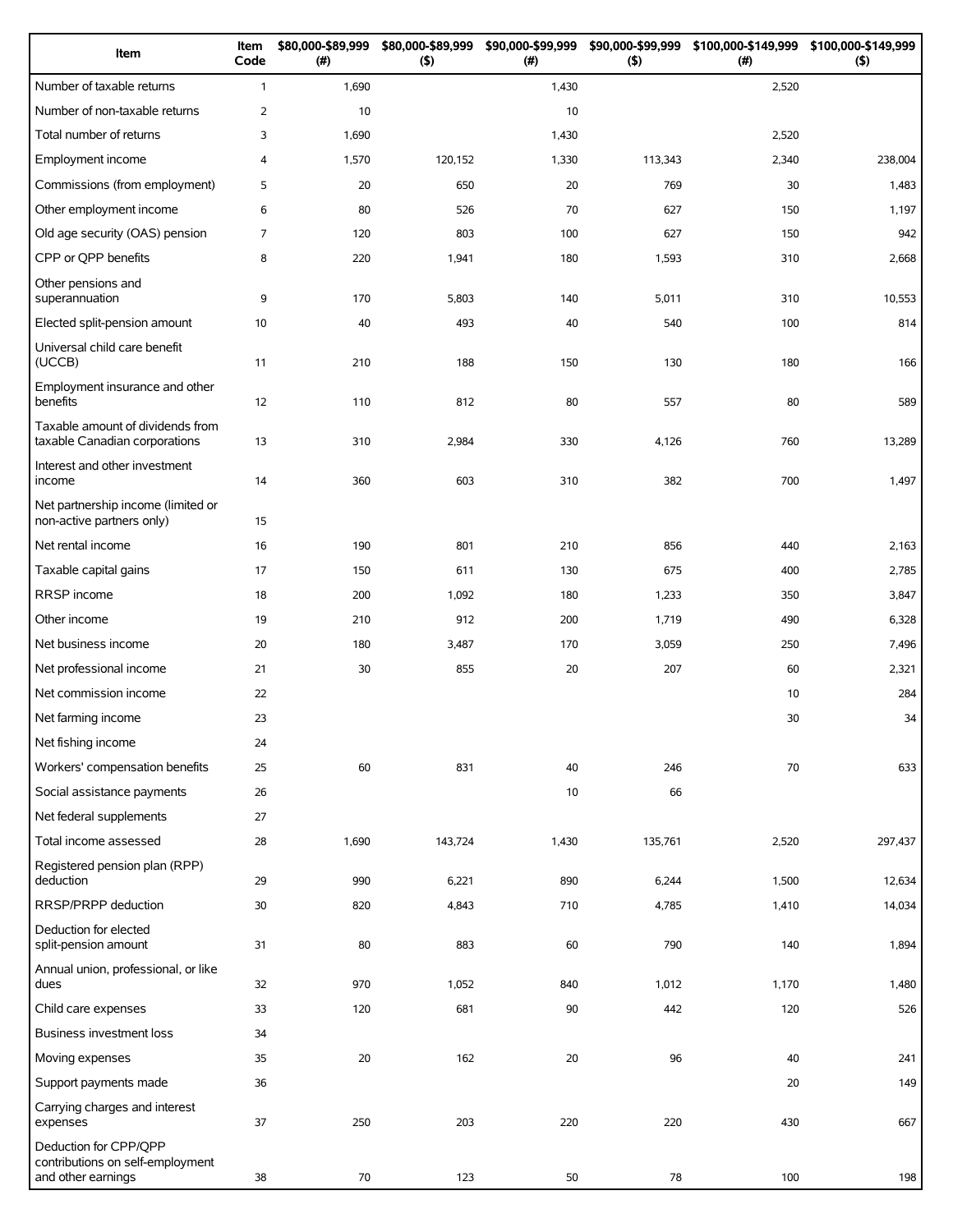| Item                                                                                             | Item<br>Code | \$80,000-\$89,999<br>(# ) | \$80,000-\$89,999<br>(5) | \$90,000-\$99,999<br>(# ) | \$90,000-\$99,999<br>(5) | \$100,000-\$149,999<br>(# ) | \$100,000-\$149,999<br>$($ \$) |
|--------------------------------------------------------------------------------------------------|--------------|---------------------------|--------------------------|---------------------------|--------------------------|-----------------------------|--------------------------------|
| Deduction for provincial parental<br>insurance plan (PPIP) premiums<br>on self-employment income | 39           |                           |                          |                           |                          |                             |                                |
| Exploration and development<br>expenses                                                          | 40           |                           |                          |                           |                          | 10                          | 79                             |
| Other employment expenses                                                                        | 41           | 70                        | 313                      | 60                        | 262                      | 110                         | 582                            |
| Clergy residence deduction                                                                       | 42           |                           |                          |                           |                          |                             |                                |
| Other deductions                                                                                 | 43           | 20                        | 14                       | 20                        | 32                       | 50                          | 210                            |
| Total deductions before<br>adjustments                                                           | 44           | 1,530                     | 14,581                   | 1,290                     | 14,014                   | 2,320                       | 32,745                         |
| Social benefits repayment                                                                        | 45           | 120                       | 189                      | 100                       | 248                      | 170                         | 682                            |
| Net income                                                                                       | 46           | 1,690                     | 128,955                  | 1,430                     | 121,499                  | 2,520                       | 264,010                        |
| Canadian Forces personnel and<br>police deduction                                                | 47           |                           |                          |                           |                          |                             |                                |
| Security options deductions                                                                      | 48           |                           |                          |                           |                          |                             |                                |
| Other payments deduction                                                                         | 49           | 70                        | 884                      | 50                        | 312                      | 70                          | 790                            |
| Non-capital losses of other years                                                                | 50           |                           |                          |                           |                          |                             |                                |
| Net capital losses of other years                                                                | 51           | 20                        | 25                       | 20                        | 163                      | 80                          | 186                            |
| Capital gains deduction                                                                          | 52           |                           |                          |                           |                          |                             |                                |
| Northern residents deductions                                                                    | 53           | 1,550                     | 11,020                   | 1,340                     | 9,902                    | 2,350                       | 18,479                         |
| Additional deductions                                                                            | 54           |                           |                          |                           |                          |                             |                                |
| Farming/fishing losses of prior<br>years                                                         | 55           |                           |                          |                           |                          |                             |                                |
| Total deductions from net income                                                                 | 56           | 1,560                     | 11,986                   | 1,350                     | 10,567                   | 2,360                       | 19,968                         |
| Taxable income assessed                                                                          | 57           | 1,690                     | 116,969                  | 1,430                     | 110,938                  | 2,520                       | 244,042                        |
| Basic personal amount                                                                            | 58           | 1,690                     | 19,431                   | 1,430                     | 16,440                   | 2,520                       | 28,919                         |
| Age amount                                                                                       | 59           | 120                       | 177                      | 50                        | 88                       |                             |                                |
| Spouse or common-law partner<br>amount                                                           | 60           | 90                        | 697                      | 80                        | 645                      | 160                         | 1,259                          |
| Amount for an eligible dependant                                                                 | 61           | 90                        | 905                      |                           |                          | 100                         | 1,005                          |
| Family caregiver amount for<br>children under 18 years of age                                    | 62           | 10                        | 23                       |                           |                          |                             |                                |
| Amount for infirm dependants age<br>18 or older                                                  | 63           |                           |                          |                           |                          |                             |                                |
| CPP or QPP contributions<br>through employment                                                   | 64           | 1,530                     | 3,874                    | 1,300                     | 3,339                    | 2,290                       | 5,920                          |
| CPP or QPP contributions on<br>self-employment and other<br>earnings                             | 65           | 70                        | 123                      | 50                        | 78                       | 100                         | 198                            |
| Employment insurance premiums                                                                    | 66           | 1,490                     | 1,375                    | 1,240                     | 1,155                    | 2,140                       | 1,982                          |
| PPIP premiums paid                                                                               | 67           |                           |                          |                           |                          |                             |                                |
| PPIP premiums payable on<br>employment income                                                    | 68           |                           |                          |                           |                          |                             |                                |
| PPIP premiums payable on<br>self-employment income                                               | 69           |                           |                          |                           |                          |                             |                                |
| Volunteer firefighters'<br>amount/search and rescue<br>volunteers' amount                        | 70           |                           |                          | 20                        | 57                       | 30                          | 75                             |
| Canada employment amount                                                                         | 71           | 1,590                     | 1,836                    | 1,350                     | 1,557                    | 2,360                       | 2,726                          |
| Public transit amount                                                                            | 72           | 20                        | 6                        | 10                        | 4                        | 30                          | 6                              |
| Children's arts amount                                                                           | 73           | 70                        | 22                       | 80                        | 25                       | 160                         | 50                             |
| Home accessibility expenses                                                                      | 74           |                           |                          |                           |                          |                             |                                |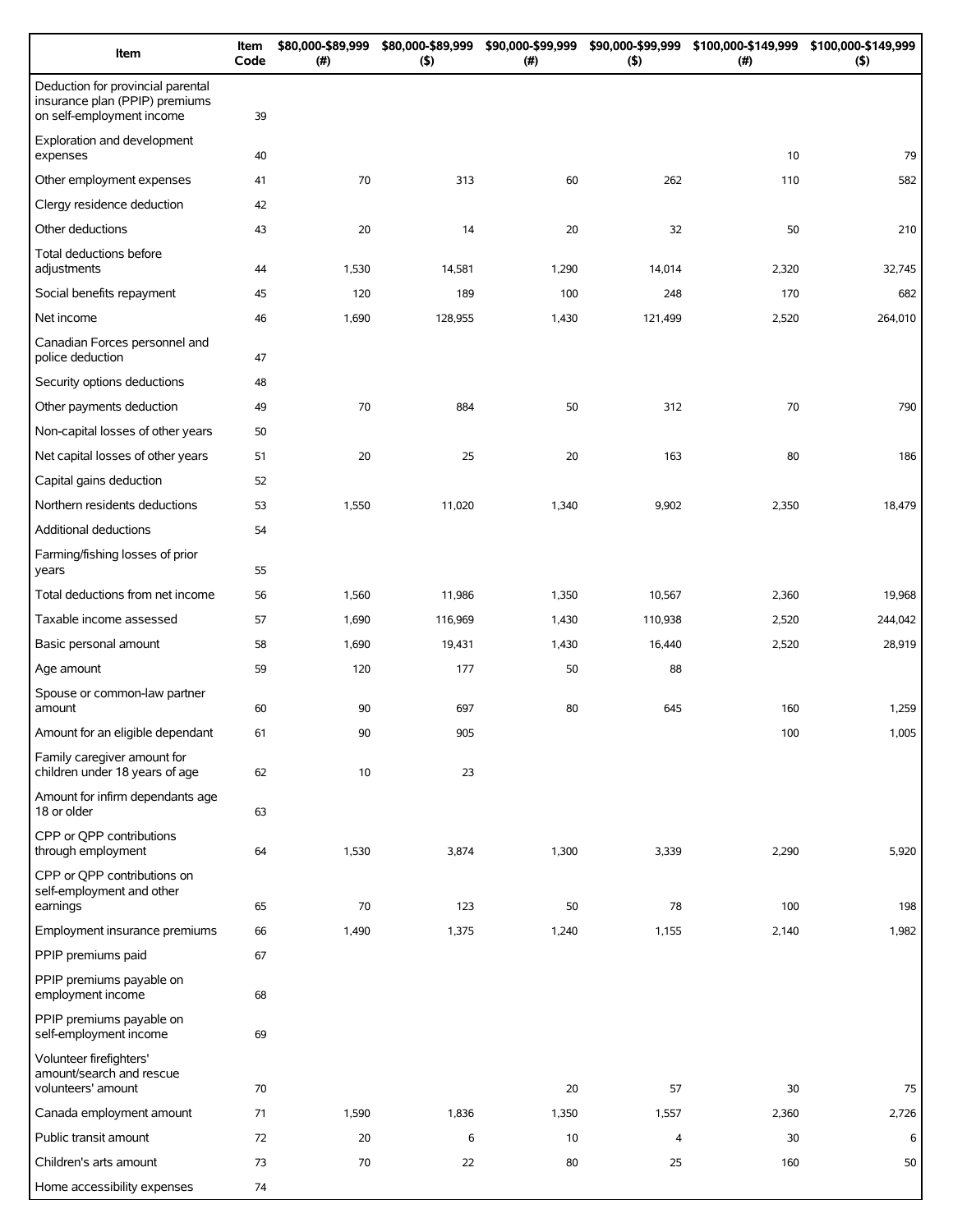| Item                                                                 | Item<br>Code | \$80,000-\$89,999<br>(#) | \$80,000-\$89,999<br>(5) | \$90,000-\$99,999<br>(# ) | \$90,000-\$99,999<br>(5) | \$100,000-\$149,999<br>(# ) | \$100,000-\$149,999<br>(5) |
|----------------------------------------------------------------------|--------------|--------------------------|--------------------------|---------------------------|--------------------------|-----------------------------|----------------------------|
| Home buyers' amount                                                  | 75           | 30                       | 150                      | 30                        | 115                      | 40                          | 165                        |
| Pension income amount                                                | 76           | 200                      | 385                      | 160                       | 319                      | 390                         | 764                        |
| Caregiver amount                                                     | 77           |                          |                          |                           |                          | 20                          | 98                         |
| Disability amount                                                    | 78           |                          |                          | 20                        | 128                      | 20                          | 168                        |
| Disability amount transferred from<br>a dependant                    | 79           | 10                       | 175                      |                           |                          | 30                          | 324                        |
| Interest paid on student loans                                       | 80           | 70                       | 46                       | 50                        | 31                       | 40                          | 33                         |
| Tuition, education, and textbook<br>amounts                          | 81           | 90                       | 423                      | 70                        | 392                      | 110                         | 639                        |
| Tuition, education, and textbook<br>amounts transferred from a child | 82           | 40                       | 160                      | 40                        | 180                      | 110                         | 561                        |
| Amounts transferred from spouse<br>or common-law partner             | 83           | 30                       | 128                      | 20                        | 84                       | 50                          | 245                        |
| Medical expenses                                                     | 84           | 90                       | 179                      | 60                        | 259                      | 120                         | 458                        |
| Total tax credits on personal<br>amounts                             | 85           | 1,690                    | 4,554                    | 1,430                     | 3,861                    | 2,520                       | 6,852                      |
| Allowable charitable donations and<br>government gifts               | 86           | 450                      | 605                      | 450                       | 686                      | 940                         | 1,521                      |
| Eligible cultural and ecological<br>gifts                            | 87           |                          |                          |                           |                          |                             |                            |
| Total tax credit on donations and<br>gifts                           | 88           | 440                      | 166                      | 450                       | 189                      | 940                         | 420                        |
| Total federal non-refundable tax<br>credits                          | 89           | 1,690                    | 4,720                    | 1,430                     | 4,050                    | 2,520                       | 7,272                      |
| Federal dividend tax credit                                          | 90           | 310                      | 353                      | 330                       | 480                      | 750                         | 1,552                      |
| Minimum tax carryover                                                | 91           |                          |                          |                           |                          |                             |                            |
| Basic federal tax                                                    | 92           | 1,690                    | 14,726                   | 1,430                     | 14,690                   | 2,520                       | 36,314                     |
| Federal foreign tax credit                                           | 93           | 90                       | 31                       | 80                        | 31                       | 250                         | 75                         |
| Federal political contribution tax<br>credit                         | 94           | 40                       | 9                        | 30                        | 6                        | 70                          | 13                         |
| Investment tax credit                                                | 95           |                          |                          |                           |                          |                             |                            |
| Labour-sponsored funds tax credit<br>(federally registered)          | 96           |                          |                          |                           |                          |                             |                            |
| Labour-sponsored funds tax credit<br>(provincially registered)       | 97           |                          |                          |                           |                          |                             |                            |
| Alternative minimum tax payable                                      | 98           |                          |                          |                           |                          |                             |                            |
| Net federal tax                                                      | 99           | 1,690                    | 14,689                   | 1,430                     | 14,654                   | 2,520                       | 36,224                     |
| CPP contributions on<br>self-employment                              | 100          | 70                       | 247                      | 50                        | 155                      | 100                         | 396                        |
| Social Benefits repayment                                            | 101          | 120                      | 189                      | 100                       | 248                      | 170                         | 682                        |
| Working income tax benefit<br>(WITB)                                 | 102          |                          |                          |                           |                          |                             |                            |
| Children's fitness tax credit                                        | 103          | 200                      | 17                       | 190                       | 16                       | 420                         | 36                         |
| Eligible educator school supply tax<br>credit                        | 104          |                          |                          | 10                        | $\mathbf{1}$             | 20                          | $\overline{2}$             |
| Net provincial or territorial tax                                    | 105          | 1,680                    | 6,348                    | 1,420                     | 6,345                    | 2,500                       | 15,573                     |
| Total tax payable                                                    | 106          | 1,690                    | 22,433                   | 1,430                     | 22,214                   | 2,520                       | 54,093                     |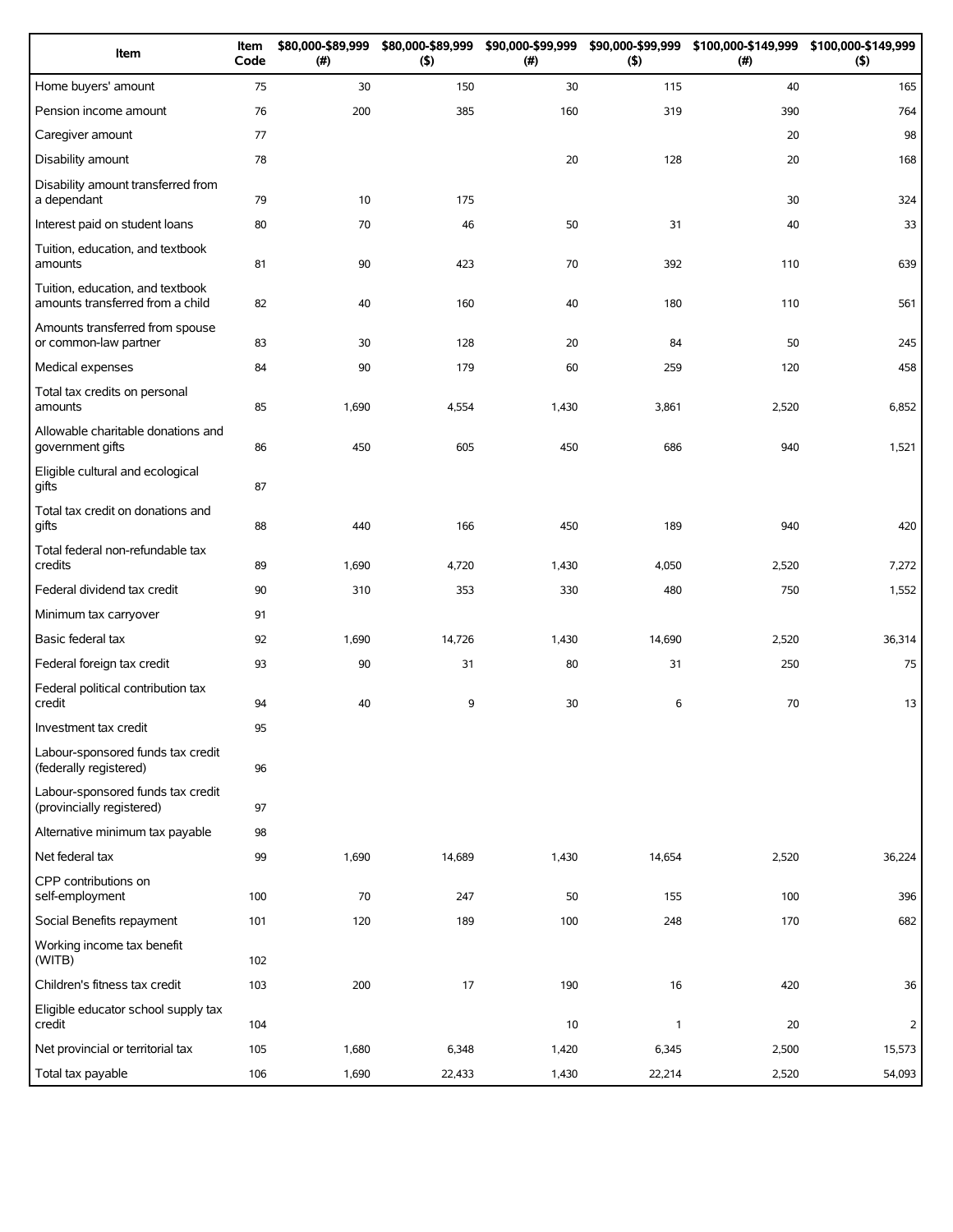| Item                                                                                          | Item<br>Code   | (#) | \$150,000-\$249,999 \$150,000-\$249,999<br>$($ \$) | \$250,000<br>and<br>over (#) | \$250,000<br>and<br>over $($ \$ $)$ |
|-----------------------------------------------------------------------------------------------|----------------|-----|----------------------------------------------------|------------------------------|-------------------------------------|
| Number of taxable returns                                                                     | $\mathbf{1}$   | 720 |                                                    | 170                          |                                     |
| Number of non-taxable returns                                                                 | $\overline{2}$ |     |                                                    |                              |                                     |
| Total number of returns                                                                       | 3              | 720 |                                                    | 170                          |                                     |
| Employment income                                                                             | 4              | 610 | 82,215                                             | 130                          | 21,767                              |
| Commissions (from employment)                                                                 | 5              |     |                                                    |                              |                                     |
| Other employment income                                                                       | 6              | 90  | 1,149                                              |                              |                                     |
| Old age security (OAS) pension                                                                | $\overline{7}$ | 60  | 343                                                | 30                           | 167                                 |
| CPP or QPP benefits                                                                           | 8              | 100 | 917                                                | 30                           | 360                                 |
| Other pensions and superannuation                                                             | 9              | 130 | 5,452                                              | 40                           | 1,610                               |
| Elected split-pension amount                                                                  | 10             | 30  | 292                                                |                              |                                     |
| Universal child care benefit (UCCB)                                                           | 11             |     |                                                    |                              |                                     |
| Employment insurance and other benefits                                                       | 12             |     |                                                    |                              |                                     |
| Taxable amount of dividends from taxable Canadian corporations                                | 13             | 360 | 13,109                                             | 130                          | 21,047                              |
| Interest and other investment income                                                          | 14             | 290 | 1,268                                              | 100                          | 1,200                               |
| Net partnership income (limited or non-active partners only)                                  | 15             |     |                                                    |                              |                                     |
| Net rental income                                                                             | 16             | 170 | 1,699                                              | 40                           | 650                                 |
| Taxable capital gains                                                                         | 17             | 200 | 2,081                                              | 70                           | 6,427                               |
| RRSP income                                                                                   | 18             | 90  | 2,621                                              | 20                           | 924                                 |
| Other income                                                                                  | 19             | 220 | 6,548                                              | 70                           | 7,584                               |
| Net business income                                                                           | 20             | 100 | 7,392                                              | 30                           | 3,175                               |
| Net professional income                                                                       | 21             | 40  | 3,693                                              | 20                           | 3,483                               |
| Net commission income                                                                         | 22             |     |                                                    |                              |                                     |
| Net farming income                                                                            | 23             |     |                                                    |                              |                                     |
| Net fishing income                                                                            | 24             |     |                                                    |                              |                                     |
| Workers' compensation benefits                                                                | 25             |     |                                                    |                              |                                     |
| Social assistance payments                                                                    | 26             |     |                                                    |                              |                                     |
| Net federal supplements                                                                       | 27             |     |                                                    |                              |                                     |
| Total income assessed                                                                         | 28             | 720 | 130,177                                            | 170                          | 71,271                              |
| Registered pension plan (RPP) deduction                                                       | 29             | 310 | 3,210                                              | 30                           | 404                                 |
| RRSP/PRPP deduction                                                                           | 30             | 440 | 9,332                                              | 100                          | 3,234                               |
| Deduction for elected split-pension amount                                                    | 31             | 60  | 1,131                                              | 20                           | 446                                 |
| Annual union, professional, or like dues                                                      | 32             | 190 | 221                                                | 30                           | 31                                  |
| Child care expenses                                                                           | 33             | 20  | 48                                                 |                              |                                     |
| Business investment loss                                                                      | 34             |     |                                                    |                              |                                     |
| Moving expenses                                                                               | 35             | 10  | 139                                                |                              |                                     |
| Support payments made                                                                         | 36             | 10  | 185                                                |                              |                                     |
| Carrying charges and interest expenses                                                        | 37             | 180 | 561                                                | 60                           | 757                                 |
| Deduction for CPP/QPP contributions on self-employment and other earnings                     | 38             | 80  | 158                                                | 20                           | 51                                  |
| Deduction for provincial parental insurance plan (PPIP) premiums on<br>self-employment income | 39             |     |                                                    |                              |                                     |
| Exploration and development expenses                                                          | 40             |     |                                                    |                              |                                     |
| Other employment expenses                                                                     | 41             | 30  | 114                                                | 10                           | 478                                 |
| Clergy residence deduction                                                                    | 42             |     |                                                    |                              |                                     |
| Other deductions                                                                              | 43             | 30  | 203                                                |                              |                                     |
| Total deductions before adjustments                                                           | 44             | 650 | 15,345                                             | 150                          | 6,724                               |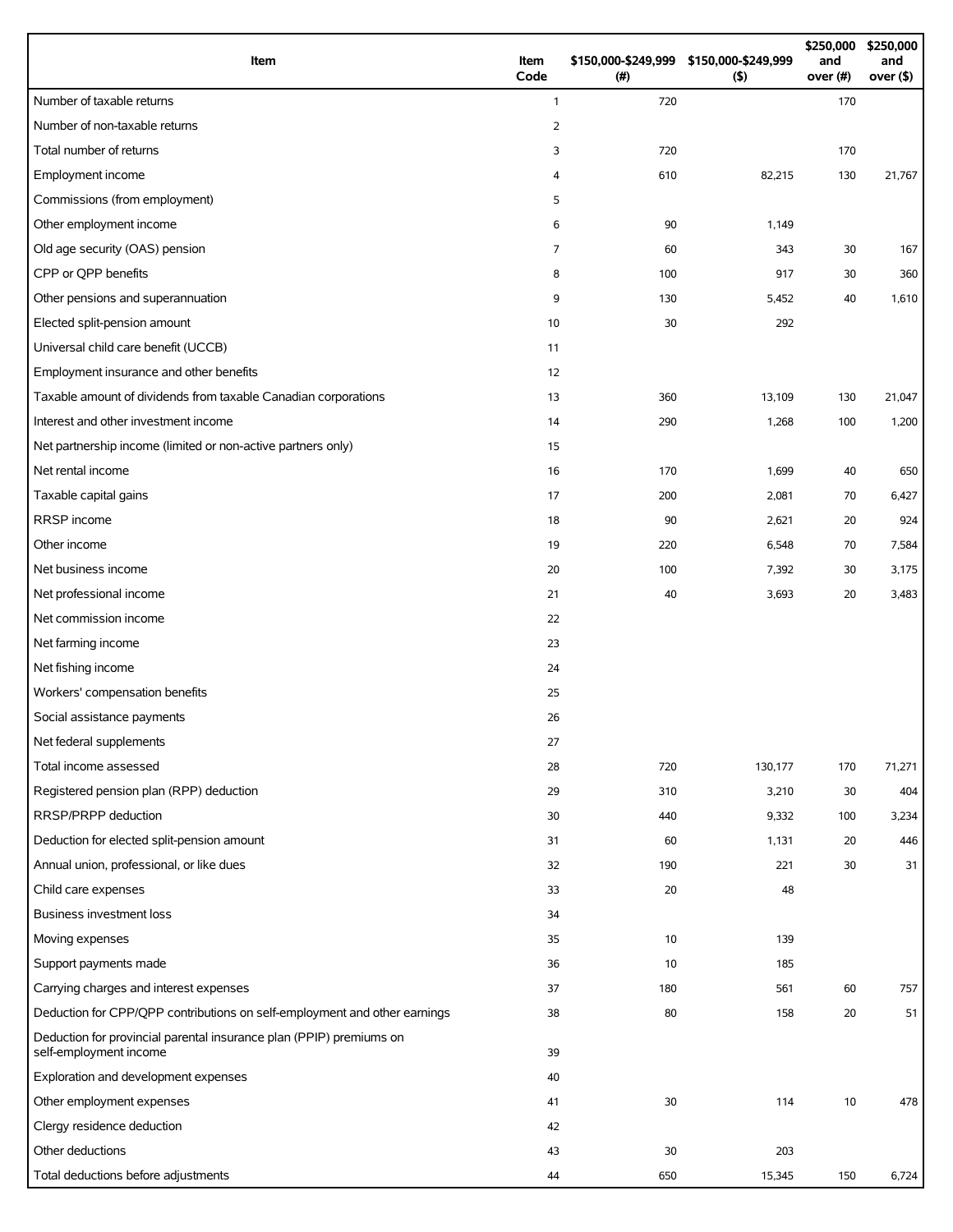| Item                                                                | <b>Item Code</b> | (#) | \$150,000-\$249,999 \$150,000-\$249,999<br>(5) | \$250,000<br>and<br>over (#) | \$250,000<br>and<br>over (\$) |
|---------------------------------------------------------------------|------------------|-----|------------------------------------------------|------------------------------|-------------------------------|
| Social benefits repayment                                           | 45               | 60  | 320                                            | 30                           | 168                           |
| Net income                                                          | 46               | 720 | 114,511                                        | 170                          | 64,379                        |
| Canadian Forces personnel and police deduction                      | 47               |     |                                                |                              |                               |
| Security options deductions                                         | 48               |     |                                                |                              |                               |
| Other payments deduction                                            | 49               |     |                                                |                              |                               |
| Non-capital losses of other years                                   | 50               |     |                                                |                              |                               |
| Net capital losses of other years                                   | 51               | 40  | 139                                            | 20                           | 176                           |
| Capital gains deduction                                             | 52               |     |                                                | 10                           | 2,044                         |
| Northern residents deductions                                       | 53               | 660 | 5,508                                          | 160                          | 1,234                         |
| <b>Additional deductions</b>                                        | 54               |     |                                                |                              |                               |
| Farming/fishing losses of prior years                               | 55               |     |                                                |                              |                               |
| Total deductions from net income                                    | 56               | 670 | 6,222                                          | 160                          | 3,692                         |
| Taxable income assessed                                             | 57               | 720 | 108,289                                        | 170                          | 60,738                        |
| Basic personal amount                                               | 58               | 720 | 8,239                                          | 170                          | 1,962                         |
| Age amount                                                          | 59               |     |                                                |                              |                               |
| Spouse or common-law partner amount                                 | 60               | 70  | 568                                            |                              |                               |
| Amount for an eligible dependant                                    | 61               | 10  | 110                                            |                              |                               |
| Family caregiver amount for children under 18 years of age          | 62               |     |                                                |                              |                               |
| Amount for infirm dependants age 18 or older                        | 63               |     |                                                |                              |                               |
| CPP or QPP contributions through employment                         | 64               | 590 | 1,472                                          | 120                          | 295                           |
| CPP or QPP contributions on self-employment and other earnings      | 65               | 80  | 158                                            | 20                           | 51                            |
| Employment insurance premiums                                       | 66               | 490 | 447                                            | 80                           | 67                            |
| PPIP premiums paid                                                  | 67               |     |                                                |                              |                               |
| PPIP premiums payable on employment income                          | 68               |     |                                                |                              |                               |
| PPIP premiums payable on self-employment income                     | 69               |     |                                                |                              |                               |
| Volunteer firefighters' amount/search and rescue volunteers' amount | 70               |     |                                                |                              |                               |
| Canada employment amount                                            | 71               | 620 | 718                                            | 130                          | 156                           |
| Public transit amount                                               | 72               |     |                                                |                              |                               |
| Children's arts amount                                              | 73               | 50  | 18                                             |                              |                               |
| Home accessibility expenses                                         | 74               |     |                                                |                              |                               |
| Home buyers' amount                                                 | 75               | 10  | 50                                             |                              |                               |
| Pension income amount                                               | 76               | 150 | 292                                            | 40                           | 86                            |
| Caregiver amount                                                    | 77               |     |                                                |                              |                               |
| Disability amount                                                   | 78               |     |                                                |                              |                               |
| Disability amount transferred from a dependant                      | 79               |     |                                                |                              |                               |
| Interest paid on student loans                                      | 80               |     |                                                |                              |                               |
| Tuition, education, and textbook amounts                            | 81               | 20  | 78                                             |                              |                               |
| Tuition, education, and textbook amounts transferred from a child   | 82               | 60  | 299                                            | 20                           | 130                           |
| Amounts transferred from spouse or common-law partner               | 83               |     |                                                |                              |                               |
| Medical expenses                                                    | 84               | 50  | 252                                            | 20                           | 184                           |
| Total tax credits on personal amounts                               | 85               | 720 | 1,937                                          | 170                          | 461                           |
| Allowable charitable donations and government gifts                 | 86               | 320 | 671                                            | 90                           | 665                           |
| Eligible cultural and ecological gifts                              | 87               |     |                                                |                              |                               |
| Total tax credit on donations and gifts                             | 88               | 320 | 189                                            | 90                           | 209                           |
| Total federal non-refundable tax credits                            | 89               | 720 | 2,126                                          | 170                          | 670                           |